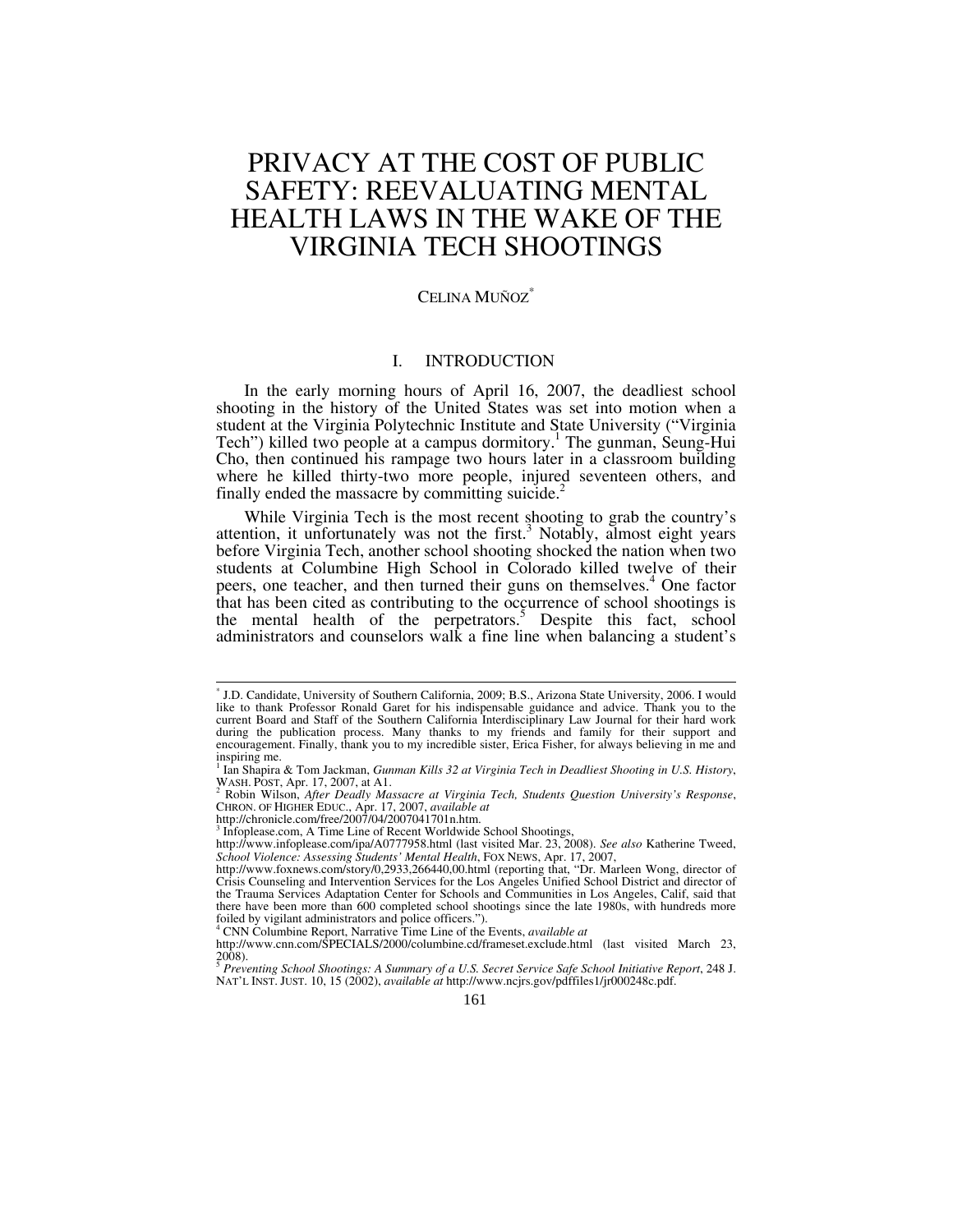privacy against public safety.<sup>6</sup> When a student confides to a school counselor or is diagnosed with a mental health disorder, that information is considered confidential under various laws and codes of ethics.<sup>7</sup> Schools are thus limited in their ability to disclose a student's medical records, even where there are concerns that the individual could potentially be involved in a violent episode on campus. If Cho's mental health issues had been shared with the administration, the shootings may have been preventable.<sup>8</sup> In the wake of this massacre, federal and state privacy laws must be evaluated and amended to establish standards for determining when a student's mental health becomes a real threat and when protection of the public should override the protection of individual privacy.

This Note examines why school shootings continue to be perpetrated by mentally unstable individuals and what schools and the legislature can do to help prevent such shootings in the future. Section II of this Note provides a detailed account of what happened the day of the Virginia Tech shootings, an overview of Cho's mental health history, and an analysis of how Cho was able to slip through the cracks of the mental health system. Section III provides an overview of both federal and state law affecting privacy in medical records with an in-depth look at Virginia's laws. Section IV offers voluntary procedural changes schools and universities can implement as well as potential legislative changes aimed at reaching a more effective balance between a student's right to privacy and the public's safety. Finally, Section V concludes this Note.

# II. THE VIRGINIA TECH SHOOTINGS: WHAT HAPPENED AND WHY?

#### A. AN ACCOUNT OF THE VIRGINIA TECH SHOOTINGS

The intense media reporting surrounding the Virginia Tech shootings provided detailed coverage of the facts of the tragic event as they came to light.<sup>9</sup> The hard facts came first: thirty-three dead, seventeen more injured, the deadliest school shooting in the nation's history.<sup>10</sup>

The shootings began at 7:15 a.m., when student Seung-Hui Cho entered West Ambler Johnston Hall and proceeded to kill a female student and a male resident assistant.<sup>11</sup> The initial investigation into the two deaths led authorities to believe that it was an isolated incident, perhaps the sad end to a domestic confrontation.<sup>12</sup> Campus police also had reason to believe

 <sup>6</sup> *See* Don Colburn, *Colleges Face Dilemma: Privacy vs. Public Safety*, THE OREGONIAN, Apr. 19, 2007, at A1.

<sup>7</sup> *Id.*

<sup>&</sup>lt;sup>8</sup> University administrators eventually gained first hand knowledge of Cho's mental health issues after the shootings occurred. *See* Mindy Sink, *Violence Tests the Security on Campuses*, N.Y. TIMES, Sept. 30, 2007, *available at* http://www.nytimes.com/2007/09/30/education/30alert.html?\_r=1&oref=slogin. 9

Wilson, *supra* note 2.<br>
<sup>11</sup> *Id.*<br>
<sup>12</sup> *Id.*; Wilson, *supra* note 2 (reporting that "the campus police chief defended the university's response, saying that officials handled the situation properly, given that they believed the first shootings were an isolated domestic incident").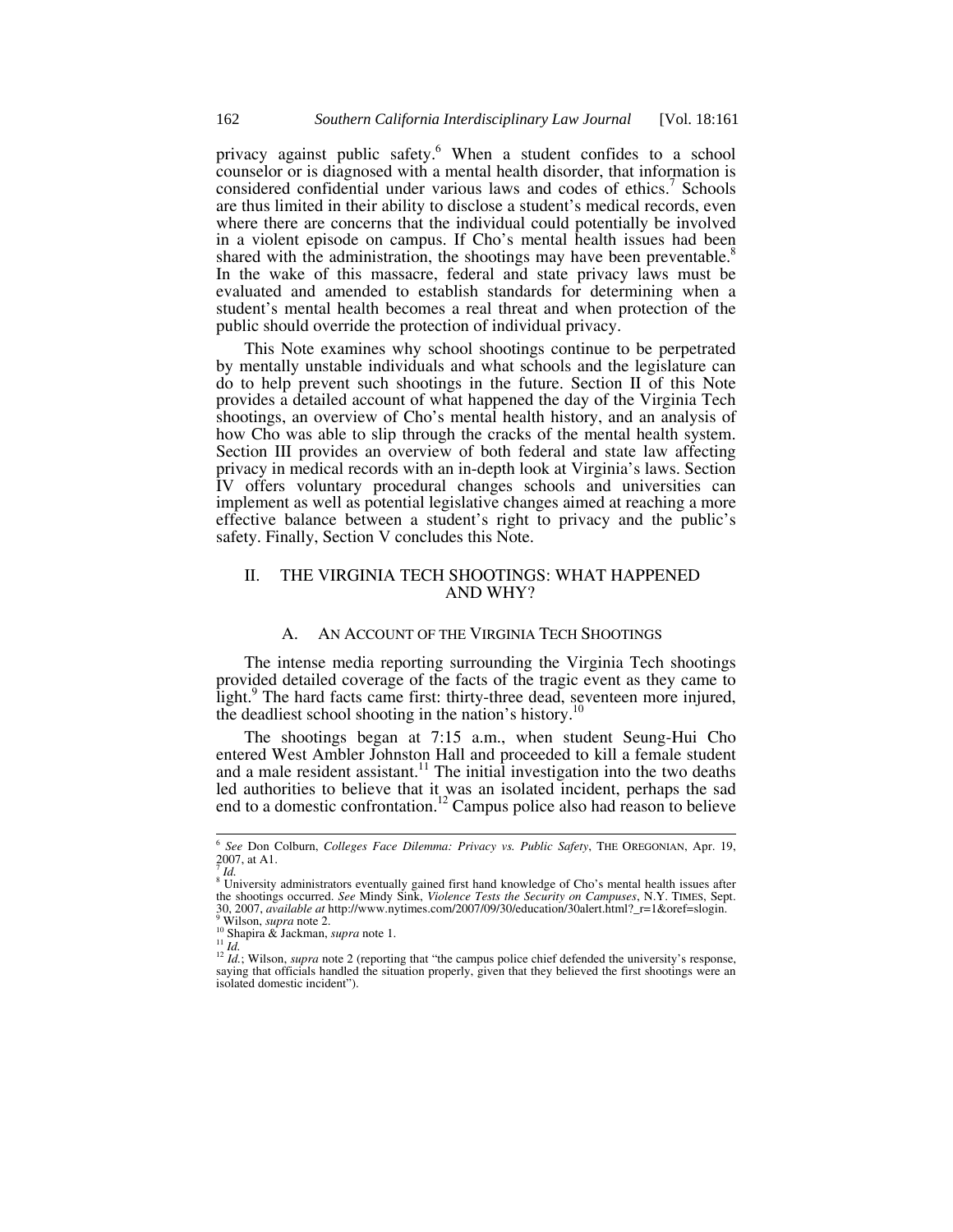that the shooter left the state and, thus, neglected to send out an immediate notification or warning to the student body alerting them to the possibility of a gunman on campus.<sup>13</sup>

More than two hours later at 9:40 a.m., Cho entered Norris Hall, an engineering building approximately half a mile away from the dormitory, and chained the building's doors shut behind him.<sup>14</sup> Cho wore blue jeans, a blue jacket and a vest loaded with ammunition, and was armed with a 9mm semiautomatic and a .22-caliber handgun.<sup>15</sup> Witnesses described the scene that ensued as chaotic, with students jumping out of second story windows to avoid being killed. $<sup>1</sup>$ </sup>

Cho first entered room 206 where he fired off approximately twenty shots, killing a teacher and eight students.<sup>17</sup> Next, Cho entered room 207 where a German class was being held.<sup>18</sup> There, Derek O'Dell, a student in the room, said Cho first shot the student next to him followed by the teacher and then opened fire on the remaining students in the class.<sup>19</sup> Cho left the room but would eventually return a second and a third time, only to be thwarted by O'Dell and two other students who were able to barricade the door and prevent Cho from gaining reentry.<sup>20</sup>

Room 211, where a French class was being held, was Cho's third stop.<sup>21</sup> The teacher, Madame Jocelyne Couture-Nowak, and her class had heard the shots from down the hall and attempted to call 9-1-1 and block the door with a desk, but Cho was able to maneuver his way into the room.<sup>22</sup> Once inside, he shot the student trying to call 9-1-1 in the leg but another student, Emily Haas, was able to pick up the phone and keep the line open while pretending to be dead. $^{23}$  Professor Liviu Librescu blocked the door to room 204 with his body, and ten students were able to escape through the window before Cho shot Librescu through the door at his fourth stop and was then able to shoot two of the students trying to escape. $24$  Police estimate that one hundred and seventy rounds were fired during the nine minutes Cho was in Norris Hall.<sup>25</sup> When the police finally broke through the chained building doors and were close to apprehending Cho, he shot himself. $^{26}$ 

<sup>15</sup> Shapira & Jackman, *supra* note 1.<br><sup>16</sup> Id.<br><sup>17</sup> REPORT OF THE VIRGINIA TECH REVIEW PANEL, *supra* note 13, at 27.<br><sup>17</sup> REPORT OF THE VIRGINIA TECH REVIEW PANEL, *supra* note 13, at 27.<br><sup>18</sup> Andrea Peyser, *Out of th* 

<sup>&</sup>lt;sup>13</sup> REPORT OF THE VIRGINIA TECH REVIEW PANEL, MASS SHOOTINGS AT VIRGINIA TECH 78-79 (Aug.  $2007$ ).<br><sup>14</sup> Wilson, *supra* note 2.

http://www.nypost.com/seven/04172007/news/columnists/out\_of\_the\_horror\_emerges\_a\_hero\_columni sts\_andrea\_peyser.htm?page=0.

<sup>&</sup>lt;sup>21</sup> *Id.*<br>
<sup>21</sup> *Id.*<br>
<sup>21</sup> REPORT OF THE VIRGINIA TECH REVIEW PANEL, *supra* note 13, at 27.<br>
<sup>22</sup> *Id.*<br>
<sup>23</sup> *Id.* (reporting that in total, three students were able to survive in room 211 by pretending to be dead).<br>

http://www.washingtonpost.com/wp-dyn/content/article/2007/04/26/AR2007042600292.html. 26 *Id.*; Shapira & Jackman, *supra* note 1.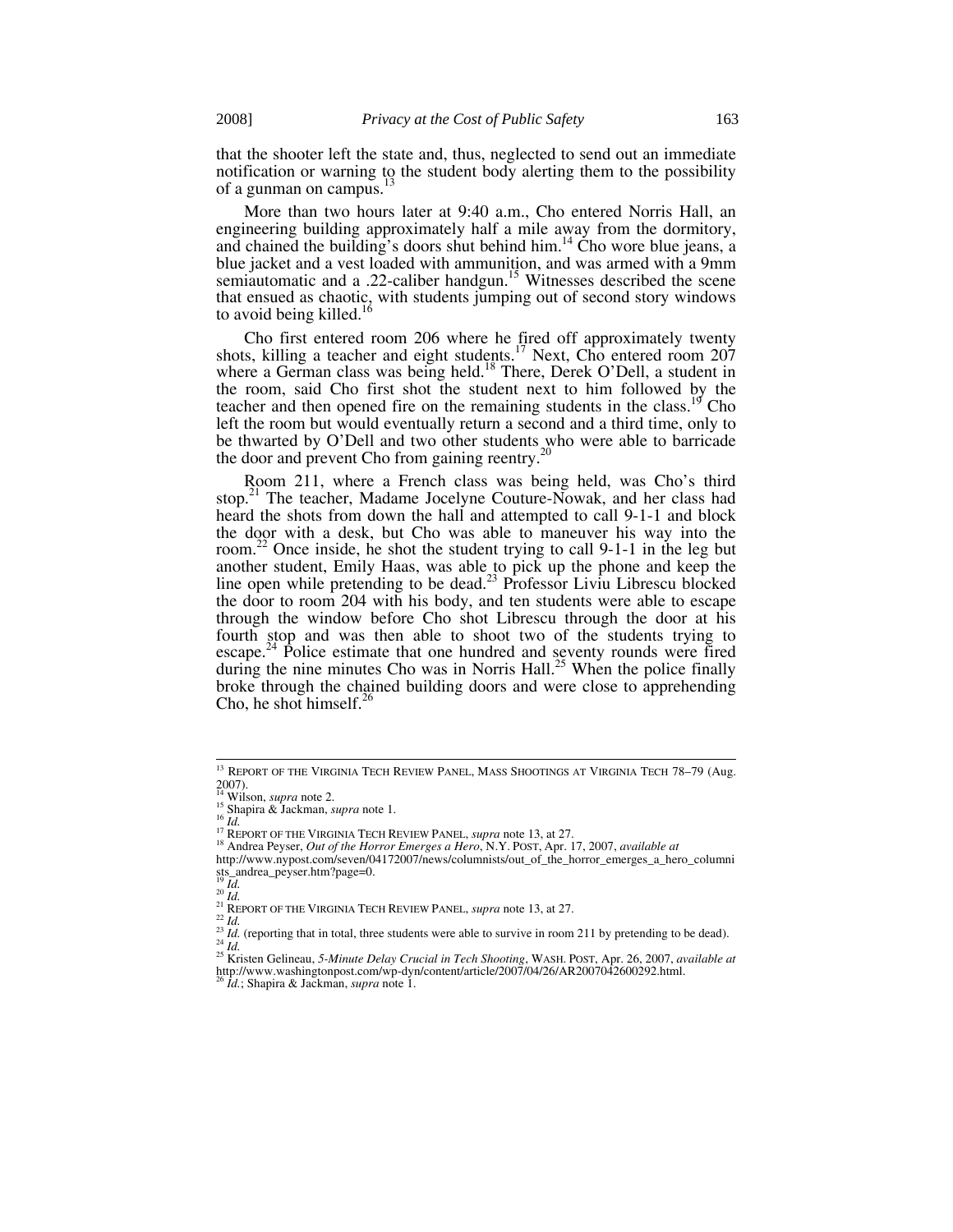After the shootings, many initially wondered why the university had been so slow to react to the murders at the West Ambler Hall.<sup>27</sup> It took campus police more than two hours to notify students of the first shootings that morning.28 In light of Cho's personal life and mental health history, however, perhaps the focus should have been on why the university did not take actions earlier that could have prevented the shooting altogether.

#### B. CHO'S MENTAL HEALTH HISTORY AND THE WARNING SIGNS AT VIRGINIA TECH

As facts emerged about the Virginia Tech shooter, it quickly became apparent that Cho was a deeply troubled individual with problems stretching back to early childhood.<sup>29</sup> Cho immigrated to Maryland from Korea with his family at the age of eight.<sup>30</sup> As a young child, he was "shy, frail and leery of physical contact," and by the time he reached the eighth grade Cho was already beginning to show suicidal and homicidal tendencies.<sup>31</sup> During high school, support from his parents, teachers, and mental health counselors helped address Cho's mental health issues, but by his junior year, he refused additional treatment, declaring "there is nothing wrong with me." $32$ 

It appears that, on the contrary, there was something very wrong with Cho. After attending counseling when his teachers expressed concern, he was diagnosed with social anxiety disorder before starting seventh grade.<sup>33</sup> When the Columbine shootings happened, Cho was in eighth grade and wrote a paper expressing his desire to repeat the attacks.<sup>34</sup> After additional therapy sessions, Cho was diagnosed as having selective mutism, a symptom of "'an anxiety disorder characterized by consistent failure to speak when speech is expected."<sup>35</sup> The report noted that individuals with this disorder can exhibit "'passive-aggressive, stubborn and controlling traits,"<sup>36</sup> but in the past, selective mutism had not been linked with violent behavior and had been successfully treated.<sup>37</sup> Cho was put on antidepressants which helped alleviate his symptoms, but he stopped taking them a year later because his doctor thought he had sufficiently improved.<sup>38</sup>

After being diagnosed with selective mutism, the Fairfax County school system placed Cho in special education at Westfield High School and developed a plan to help him overcome his fears of speaking in

<sup>27</sup> *See* Wilson, *supra* note 2. 28 *Id.* (noting that an email message was sent at 9:26 a.m. to alert the student body of the shootings that had taken place at West Ambler Johnston).

<sup>&</sup>lt;sup>29</sup> See Vicki Smith, *Cho's Problems Date to Early Childhood*, USA TODAY, Aug. 30, 2007, *available at*<br>http://www.usatoday.com/news/nation/2007-08-30-3532663914\_x.htm?loc+interstitialskip.<br><sup>30</sup> Id.<br><sup>31</sup> Id.<br><sup>32</sup> Id.<br><sup>32</sup>

<sup>2007,</sup> at A1. 38 REPORT OF THE VIRGINIA TECH REVIEW PANEL, *supra* note 13, at 35 (reporting that Cho took 20 mg

of the antidepressant Paroxetine from June 1999 to July 2000).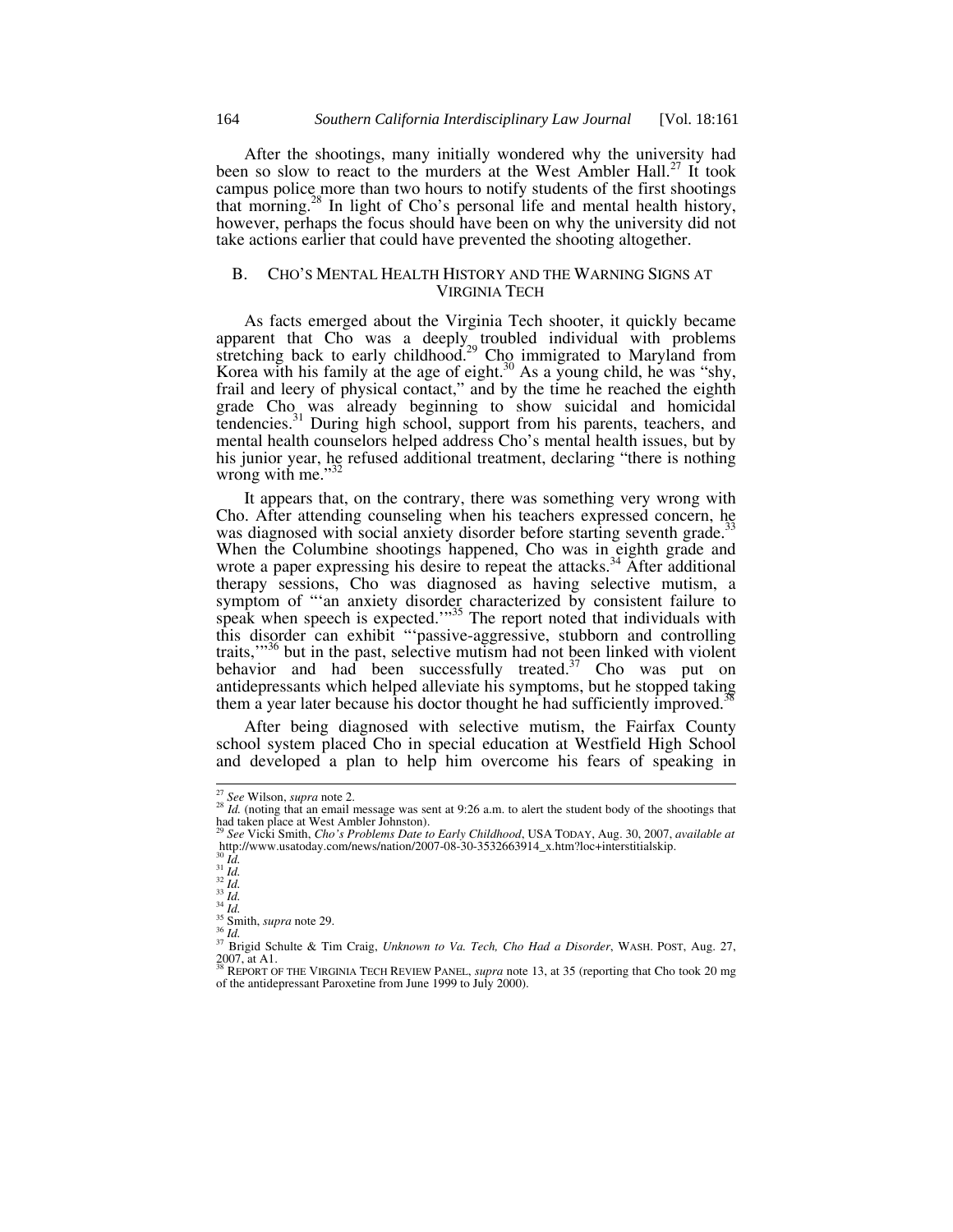public.<sup>39</sup> Under the program, Cho was excused from speaking in class and making oral presentations. $40^\circ$  With the help of such accommodations, Cho did well in school, earning A's and B's, and was accepted at Virginia Tech.41 Due to federal laws which shield students' mental health histories, administrators and teachers at Virginia Tech were never informed of Cho's mental health history.<sup>42</sup> The only way the University could have known about Cho's issues would have been if his parents had voluntarily provided this information or asked for special accommodations. Cho's parents may not have fully grasped the seriousness of Cho's mental disorder or realized that he needed continued help in college. $4$ 

Cho began classes at Virginia Tech in the fall of 2003 and exhibited relatively few behavioral issues during his freshman and sophomore years.44 It was the fall of 2005 when Cho first begin exhibiting behavior consistent with deterioration in his mental state and indicating that he could pose a threat to himself and others.<sup>45</sup> Without the structure and support that had helped Cho get through high school, he became more isolated and may have suffered severe ridicule from fellow students at Virginia Tech.<sup>46</sup>

Cho's junior year roommate and suitemates attempted to befriend Cho by inviting him out to parties and to eat with them. However, they eventually ceased their efforts following an incident where Cho repeatedly stabbed the carpet in a female student's room. $47$  The suitemates also commented that Cho would call them from different dormitory lounges and ask for "Seung" while identifying himself as "question mark," Cho's name for his imaginary twin brother.<sup>48</sup> At one point, Cho entered a female resident's room and said, "'I'm question mark,'" frightening her enough that she called campus police.<sup>49</sup> Another time, his suitemates found a very large knife in his desk, which they then discarded. $50$ 

Outside of the dorms, Cho also had problems with his teachers and in his classes. English teacher Dr. Nikki Giovanni contacted the head of the English Department, Dr. Lucinda Roy, to discuss Cho's disruptive behavior and hostile writing in her class.<sup>51</sup> Cho was a distraction in class because he would wear hats, reflective sun glasses, and scarves wrapped around his

<sup>&</sup>lt;sup>39</sup> Schulte & Craig, *supra* note 37.<br><sup>40</sup> *Id.*; Daniel Golden, *From Disturbed High Schooler to College Killer*, WALL ST. J., Aug. 20, 2007, at B1, *available at*

 $\frac{\text{DT}}{\text{Mt}}$ , *avantaor* and public/article/SB118756463647202374-<br>Ov\_1NZv4xxHzWuURpyNEJzRhdYw\_20070918.html.<br> $\frac{41}{3}$ Golden, *supra* note 40.

<sup>&</sup>lt;sup>42</sup> Id.; Schulte & Craig, *supra* note 37.<br><sup>42</sup> Id.; Schulte & Craig, *supra* note 37. Church in Woodbridge to purge him of what the pastor there called the 'demonic power' possessing him").<br><sup>44</sup> Smith, *supra* note 29; REPORT OF THE VIRGINIA TECH REVIEW PANEL, *supra* note 13, at 41.

<sup>&</sup>lt;sup>45</sup> Sminh, *supra* note 29.<br>
<sup>45</sup> Schulte & Craig, *supra* note 37.<br>
<sup>47</sup> Id.; REPORT OF THE VIRGINIA TECH REVIEW PANEL, *supra* note 13, at 42.<br>
<sup>48</sup> REPORT OF THE VIRGINIA TECH REVIEW PANEL, *supra* note 13, at 42.<br>
<sup>4</sup> game.

<sup>50</sup> *Id.* <sup>51</sup> *Id.* at 42–43.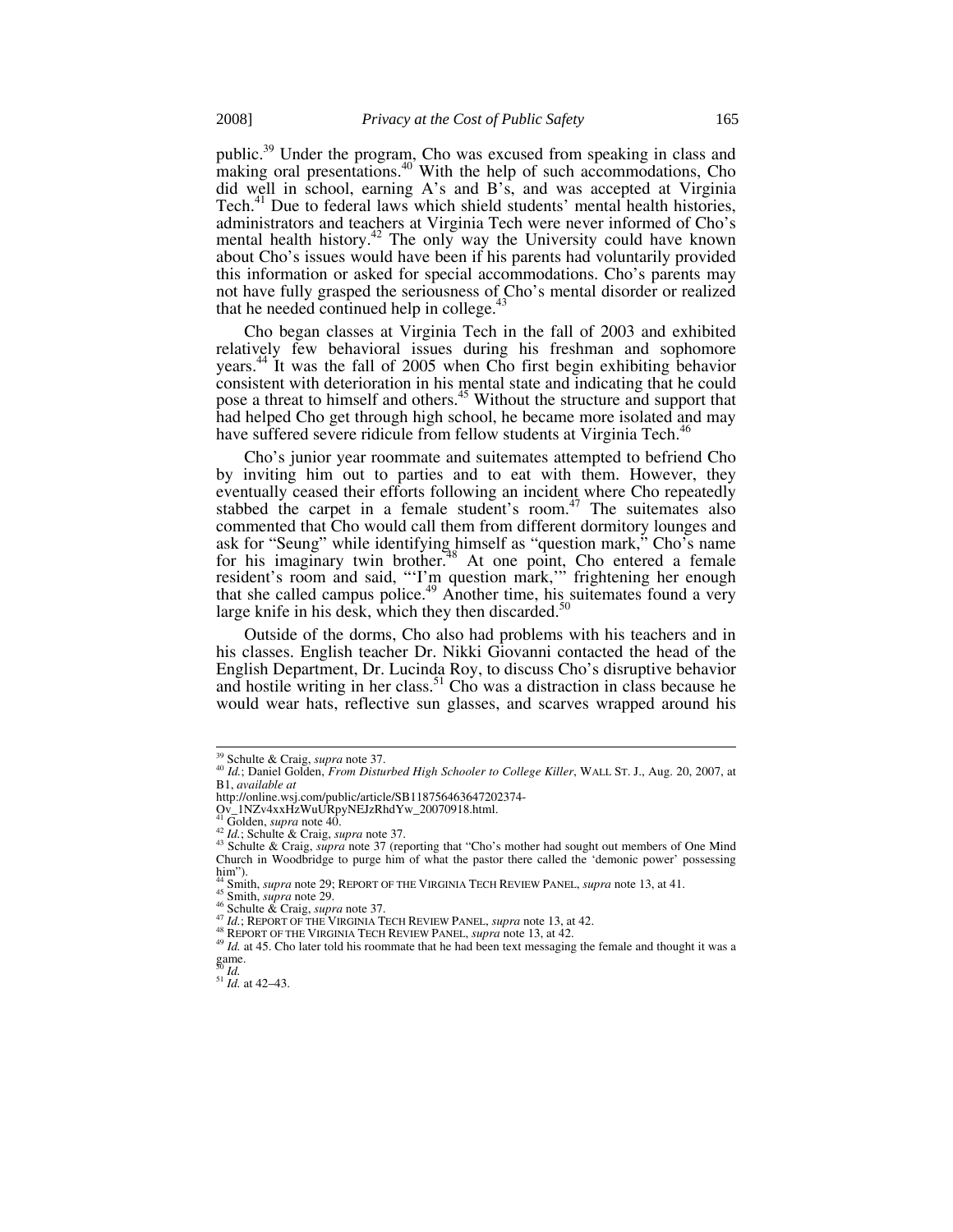head.<sup>52</sup> He also wrote violent papers filled with resentment towards his classmates and was uncooperative when asked to present his work.<sup>53</sup> Dr. Giovanni later learned that many of her students were no longer attending class because they were afraid of  $Cho.<sup>54</sup>$  Following this realization, she asked that Cho be removed from her class and even threatened to resign if this was not done.<sup>5</sup>

Cho's conduct was also reported to the Dean, the Judicial Affairs Director, and the University's Care Team. The Care Team is composed of the Dean of Student Affairs, the Director of Residence Life, the Head of Judicial Affairs, Student Health, and legal counsel.<sup>56</sup> After his behavior was reported, the Care Team failed to take any meaningful action, including failing to refer Cho to the University's counseling center.<sup>57</sup> Dr. Roy did schedule a meeting with Cho and noted that "he seemed depressed, lonely, and very troubled."<sup>58</sup> She requested that he go to a counselor on two different occasions, but Cho would not commit to attending any counseling sessions.<sup>59</sup> To resolve the situation with Dr. Giovanni, Dr. Roy offered to privately tutor Cho instead of having him go to class.<sup>60</sup> Only one month later, Dr. Roy reported that Cho's writings all centered on "shooting or harming people because he's angered by their authority or by their behavior," yet, again, no further action was taken. $61$ 

The first time Cho contacted the counseling center was on November 30, 2005, three days following the incident where the campus police were called after Cho entered the female resident's room and frightened her.<sup>62</sup> Cho was triaged over the phone and scheduled an appointment to meet with a counselor. Cho missed that appointment, but he did call the counseling center a second time and was triaged a second time. $^{63}$  A second appointment was not made, and the notes from the two triages mysteriously disappeared from his file.<sup>6</sup>

 $\frac{52 \text{ Id. at } 42.53 \text{ On one occasion, Cho was angry that class time had been spent talking about eating animals instead.}$ of poetry, and to express his distaste he wrote, "'I don't know which uncouth, low-life planet you come from but you disgust me. In fact, you all disgust me,'" and then continued with, "'You low-life barbarians make me sick to the stomach that I wanna barf over my new shoes. If you despicable human beings who are all disgraces to [the] human race keep this up, before you know it you will turn into cannibals—eating little babies, your friends. I hope y'all burn in hell for mass murdering and eating all those little animals."  $Id$ .

<sup>&</sup>lt;sup>4</sup> Students reported that Cho had been using his cell phone to take pictures of them, and when Dr. Giovanni asked one student why attendance was down, she replied, "'It's the boy . . . everyone's afraid of him." REPORT OF THE VIRGINIA TECH REVIEW PANEL, *supra* note 13, at  $42-43$ . of him.'" REPORT OF THE VIRGINIA TECH REVIEW PANEL, *supra* note 13, at 42–43.<br><sup>55</sup> *Id.* at 43.<br><sup>56</sup> *Id.* 57 Virginia Tech's official counseling center is the Cook Counseling Center. *Id.* The Care Team

perceived the situation as being resolved and did not discuss Cho's case further. *Id.*<br><sup>59</sup> *Id.* at 44.<br><sup>69</sup> *Id.* at 44–45.<br><sup>60</sup> *Id.* at 45–45.<br><sup>61</sup> *Id.* at 45–46.<br><sup>61</sup> *Id.* at 45–46.<br><sup>62</sup> *Id.* at 45–46.<br><sup>63</sup> *Id.* 

<sup>&</sup>lt;sup>64</sup> The first triage was conducted by licensed professional counselor Maisha Smith and the second triage was conducted by Dr. Cathye Betzel, a licensed clinical psychologist, who was recommended to Cho by Dr. Roy. Neither Smith nor Dr. Betzel can recall the details of their conversation with Cho. *Id.* at 45– 46.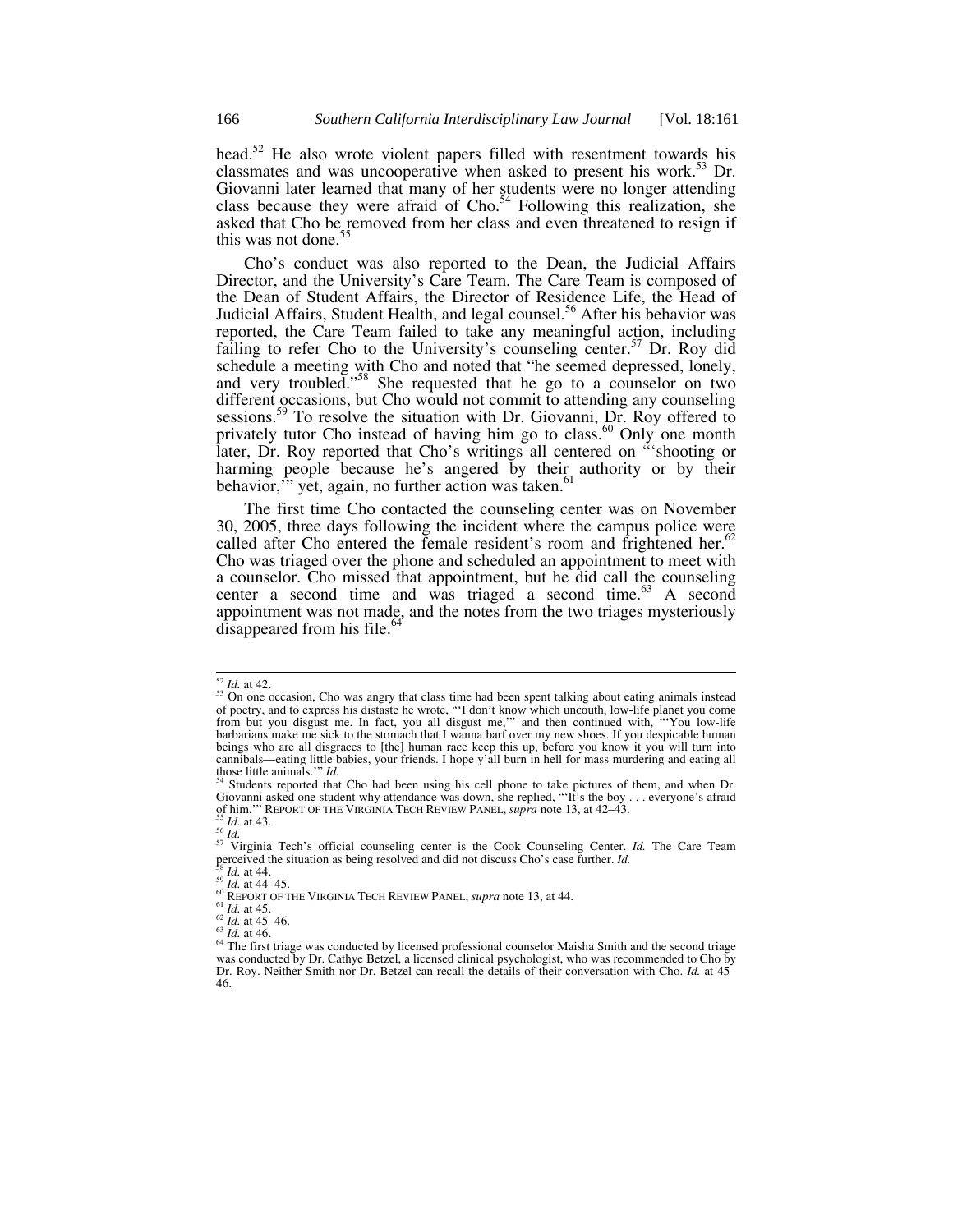The next major insight into Cho's mental state came when he was institutionalized after a second incident involving a female student living in Cho's dormitory.<sup>65</sup> The student reported that Cho had been leaving her strange messages on "Facebook"<sup>66</sup> and on the white dry erase board outside her room.<sup>67</sup> After campus police spoke with Cho and asked him to abstain from contact with the student, he sent an instant message to his suitemate saying, "I might as well kill myself."<sup>68</sup> The suitemate reported the behavior to campus police, who then brought Cho into the station on December 13, 2005, for an evaluation by a licensed clinical social worker.<sup>69</sup> The evaluation established that "Cho was mentally ill, was an imminent danger to self or others, and was not willing to be treated voluntarily," and the social worker recommended a night of involuntary hospitalization.<sup>70</sup> After an uneventful night, an independent evaluator conducted another assessment of Cho in the morning and came to the opposite conclusion: Cho was not an imminent danger to himself or others.<sup>71</sup> Before the scheduled commitment hearing later that day, a psychiatrist evaluated Cho and also determined that Cho was not an imminent danger to himself or others.<sup>72</sup> At that time, recommendations were made that  $\bar{C}$  ho be treated on an outpatient basis and go to therapy, but no medications were prescribed.<sup>73</sup>

The evaluations made the morning after Cho had been institutionalized were based on Cho's own statements about his previous mental health history and no corroborating information was gathered to determine if his statements were truthful.<sup>74</sup> The commitment hearing was attended only by Cho and his attorney, but despite the independent evaluator's findings, the special justice still ruled that Cho "'presents an imminent danger to himself as a result of mental illness'" and required that Cho follow the outpatient treatment recommendations.<sup>75</sup> Cho went to an appointment at the counseling center later that same day and was triaged for a third time, although that report is missing as well.<sup>76</sup> The counseling center's policy is to let patients decide for themselves whether to schedule additional appointments. Cho did not make any follow-up appointments or ever return to the counseling center.<sup>7</sup>

In the following months, Cho continued to write violent stories and have issues with his teachers.<sup>78</sup> One story in particular described a scene

 $<sup>65</sup>$  *Id.* at 46. <sup>66</sup> Facebook is an online networking site used by numerous individuals to connect with other individuals</sup> also signed up for Facebook accounts. Each person's Facebook profile has a "wall" where people that are "friends" on the site can post comments and messages. *See* Facebook, http://www.facebook.com. <sup>67</sup> REPORT OF THE VIRGINIA TECH REVIEW PANEL, *supra* note 13, at 46 (reporting that this was the same

female who's carpet Cho had stabbed on another occasion).<br>
<sup>68</sup> *Id.* at 47. <br>
<sup>69</sup> *Id.* 

<sup>&</sup>lt;sup>70</sup> *Id.*<br><sup>71</sup> The independent evaluator, a licensed clinical psychologist, had reviewed the prescreening report, but not any hospital records, and spent approximately fifteen minutes conducting the evaluation. Id.<br>
<sup>73</sup> REPORT OF THE VIRGINIA TECH REVIEW PANEL, *supra* note 13, at 47.<br>
<sup>74</sup> Id. at 48.<br>
<sup>75</sup> Id.<br>
<sup>75</sup> Id. at 49.<br>
<sup>76</sup> Id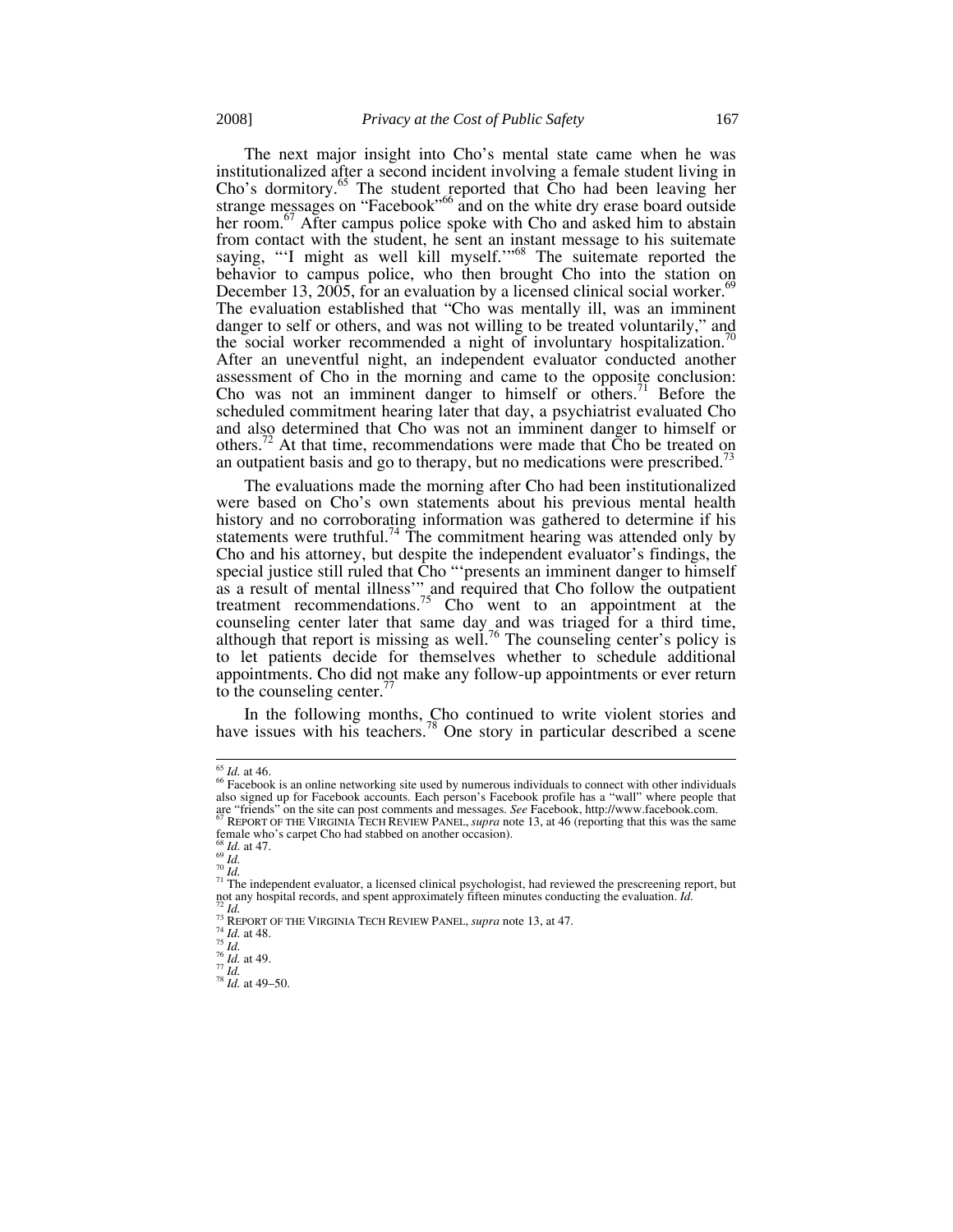disturbingly similar to the actual Virginia Tech shootings.<sup>79</sup> In the spring of 2007, Cho began buying the ammunition he would use later that year for his massacre at Virginia Tech.<sup>80</sup>

### C. SLIPPING THROUGH THE CRACKS: WHERE THE MENTAL HEALTH SYSTEM AND SCHOOL SYSTEM FAILED CHO

With all of the red flags raised by Cho's behavior, it seems improbable that he was able to attend almost four years of college without receiving serious medical help for his disorder. Somehow, Cho managed to slip through the cracks of the mental health system at Virginia Tech by not receiving any guidance or psychological treatment that may have allowed him to lead a more normal life. Regrettably, the mental health system at Cho's high school may have failed him as well.

When accommodations were made for Cho during high school, there may have been too much emphasis on his academic success and not enough on his emotional disorder.<sup>81</sup> Dewey Cornell, a clinical psychologist and professor of Education at the University of Virginia, suggests that Cho's high school may have wrongly focused on "'[w]hat do we need to do to help him get through school<sup>"</sup> instead of getting at his real, underlying problems.82 While Cho was excused from talking in class and giving oral presentations, it may have been more helpful to provide some type of therapy to help him work through his inner issues. A former music teacher at his high school, Michael Viega, has said that the individualized plan the school implemented for Cho "'had nothing about any kind of inner work for him, any self expression'" and that "'[h]e made the grades, he passed . . . but his soul was as empty as could be.<sup> $383'$ </sup> Each month, Cho was provided with only fifty minutes of speech and language therapy at Westfield, which according to Lindy Crawford, chairwoman of special education at the University of Colorado at Colorado Springs, "'isn't enough for somebody who isn't speaking and has the ability to[.]"<sup>84</sup> Westfield did recognize that he had an anxiety disorder and tried to take actions that administrators hoped would help him achieve a state of normalcy.

 <sup>79 &</sup>quot;It tells the story of a morning in the life of Bud 'who gets out of bed unusually early . . . puts on his black jeans, a strappy black vest with many pockets, a black hat, a large dark sunglasses [sic] and a flimsy jacket . . . .' At school he observes 'students strut inside smiling, laughing, embracing each other. .. A few eyes glance at Bud but without the glint of recognition. I hate this! I hate all these frauds! I hate my life. . . . This is it. . . . This is when you damn people die with me . . . .' He enters the nearly empty halls 'and goes to an arbitrary classroom . . . .' Inside '(e)veryone is smiling and laughing as if they're in heaven-on-earth, something magical and enchanting about all the people's intrinsic nature<br>that Bud will never experience.' He breaks away and runs to the bathroom 'I can't do this.... I have no<br>moral right....' 'I'm nothing. I'm a loser. I can't do anything. I was going to kill every god damn person in this damn school, swear to god I was, but I . . . couldn't. I just couldn't. Damn it I hate myself!<sup>5</sup> He and the 'gothic girl' drive to her home in a stolen car. 'If I get stopped by a cop my life will be forever over. A stolen car, two hand guns, and a sawed off shotgun.' At her house, she retrieves 'a .8 caliber automatic rifle<br>and a M16 machine gun.' The story concludes with the line 'You and me. We can fight to claim our<br>deserving throne.'"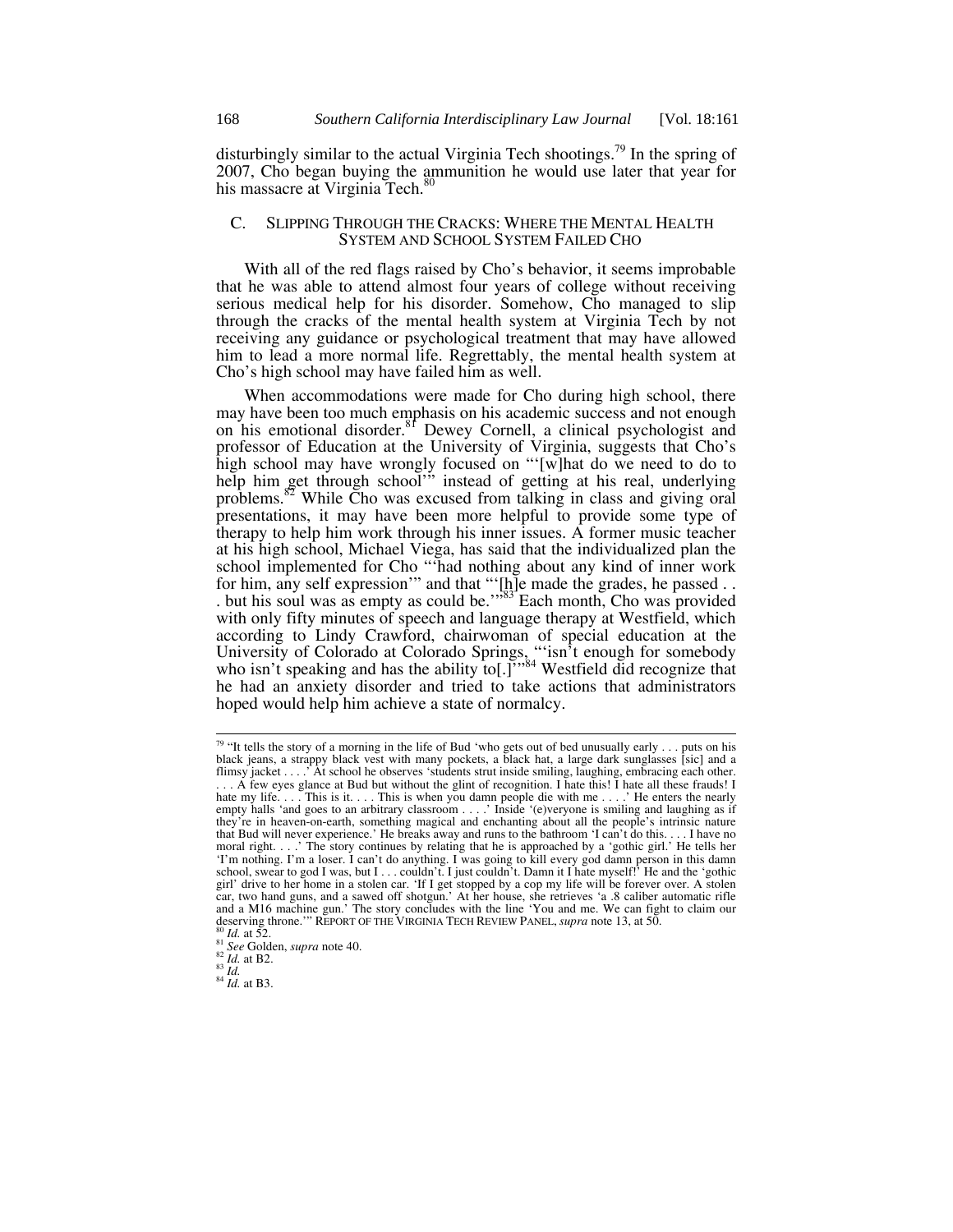Federal and state privacy laws would have prohibited Virginia Tech from receiving Cho's mental health records.<sup>85</sup> While it is acceptable for a college to request a student's high school discipline or criminal record, mental health records are not readily available.<sup>86</sup> Despite the privacy laws in place, universities can ask school guidance counselors for an assessment of how a student relates to their teachers and peers.<sup>87</sup> This process could have alerted Virginia Tech to Cho's potential problems. Conversely, Virginia Tech may have been wary to learn about the mental health problems of an incoming student because of the possible exposure to liability.<sup>88</sup> If a university learns about a student's mental health history or diagnosis and then decides to not accept the student for other reasons, there is a definite prospect that litigation could follow.<sup>89</sup>

Beyond the privacy law issues, the lack of communication amongst Virginia Tech's departments also contributed to Cho slipping through the cracks and not receiving the help he needed.<sup>90</sup> The campus police, Residence Life, and the academic branch of the university all had information concerning Cho's behavior that should have set off alarms, but none of those agencies informed the university's Care Team about their separate concerns and encounters with  $Cho.<sup>91</sup>$  Even within the English department, there was little communication between faculty members about the strange behavior Cho exhibited. $92$  The Care Team only conducted one review of Cho, and, without having access to all the information known, it was not able to connect the dots and properly assess the severity of the situation.<sup>93</sup> Furthermore, the Care Team was restricted by the federal and state privacy laws which would have made it difficult to find out about Cho's prior mental health history. $9^9$ 

Experts suggest that when a cluster of red flag behavior is present in an individual, the risk of danger that particular individual poses becomes more serious. Had the various departments at Virginia Tech communicated properly, they would have realized that Cho was a high risk individual.<sup>95</sup> The red flag behavior Cho displayed included at least the following: violent fantasy content writing, a fascination with weapons, loner behavior, suicidal and homicidal tendencies, stalking, interest in previous shooting situations, victim/martyr self-concept, strangeness and aberrant behavior, previous police contact, and an expressionless face.<sup>96</sup> Based on that cluster

<sup>&</sup>lt;sup>85</sup> See discussion *infra* Section III.<br><sup>86</sup> See Golden, *supra* note 40.<br><sup>87</sup> Id.<br><sup>88</sup> See Schulte & Craig, *supra* note 37.<br><sup>90</sup> See REPORT OF THE VIRGINIA TECH REVIEW PANEL, *supra* note 13, at 52.<br><sup>91</sup> Id.<br><sup>94</sup> Id.<br><sup></sup> viewing materials), anger problems, fascination with weapons and accoutrements, boasting and practicing of fighting and combat proficiency, loner behavior, suicidal tendencies, homicidal ideation, stalking, disciplinary problems, imitation of other murderers, victim/martyr self-concept, strangeness and aberrant behavior, paranoia, violence and cruelty, inappropriate affect, acting out, police contact, mental health history related to dangerousness, expressionless face/anhedonia, unusual interest in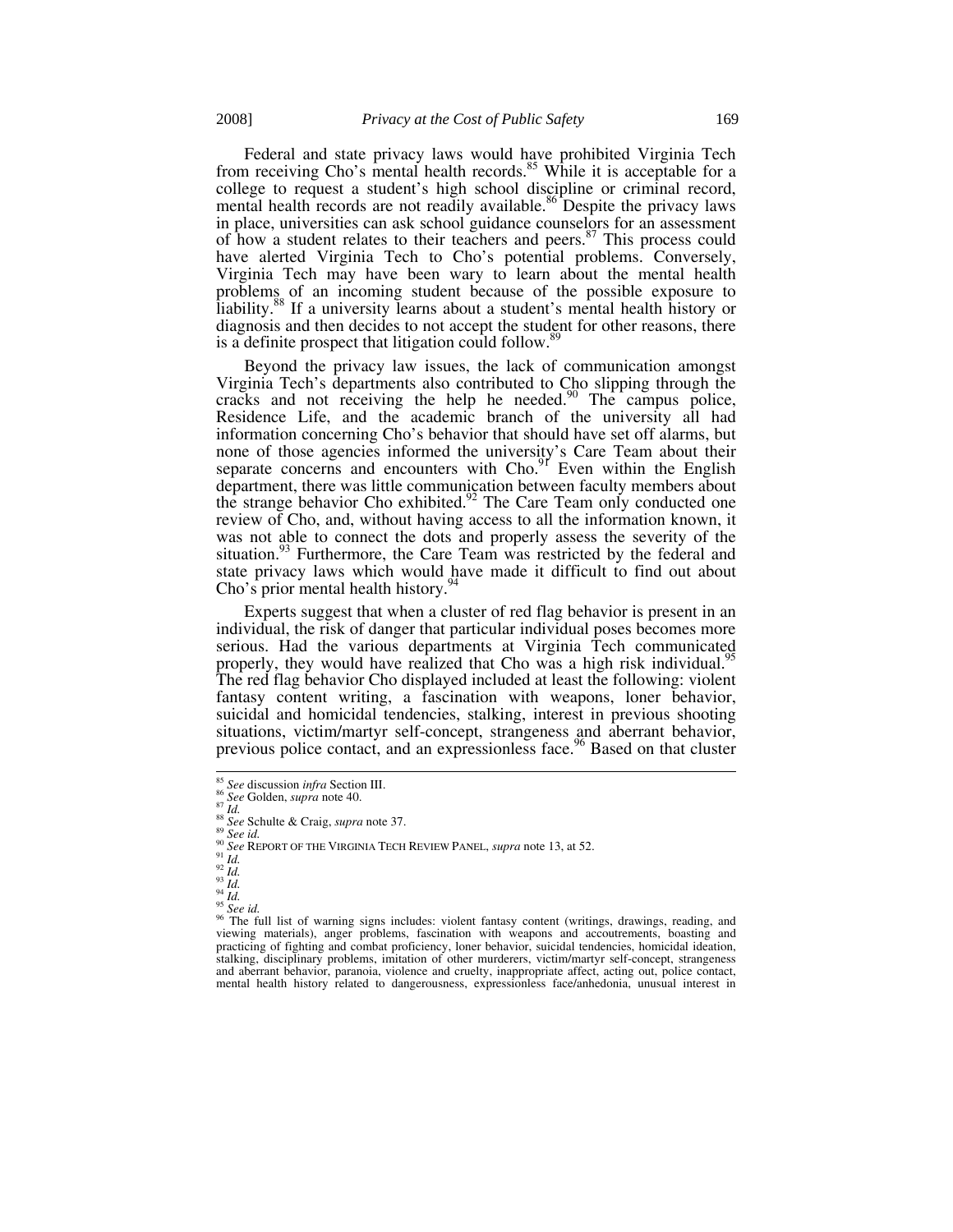of red flag behavior, the Care Team should have taken immediate action by developing a treatment plan, contacting Cho's parents, and requesting medical records, among other things.<sup>9</sup>

Even though Cho eventually underwent a psychiatric evaluation and was involuntarily hospitalized for a night,<sup>98</sup> there may have been more that mental health service providers could have done to help. Virginia law provides that no person may be kept under temporary detention for more than forty-eight hours before having a commitment hearing, yet mental health professionals believe that the time period should be lengthened.<sup>99</sup> Reasons given for extending the detention period include providing time to contact family and friends as well as to look into the patient's prior mental health history.<sup>100</sup> If the mental health service providers had not been under a strict forty-eight hour deadline, they may have delved deeper into Cho's past and discovered information that would have heightened their concern.

The independent evaluator that conducted Cho's second evaluation the morning after he was hospitalized had no collateral information available to verify what Cho said and, instead, had to rely heavily on the report from the prior evening.101 The evaluator should have had more time to conduct the evaluation and more information on which to base his findings. While it is not clear how much emphasis the special justice put on the independent evaluator's report, it was one of only three documents reviewed for the commitment hearing.<sup>103</sup> Further, Cho was the only person to testify at his hearing, which should raise concerns considering he was a person who had trouble communicating, yet that type of situation often happens at commitment hearings in Virginia.<sup>104</sup> The combination of time pressures and a lack of information during Cho's hospitalization and commitment hearing may have allowed Cho to pass under the radar once again.

Observing how Cho's peers reacted to his strange behavior should have been another warning sign that Cho posed a serious threat to himself and others.105 Studies suggest that there is no stereotype or "useful profile of the school shooter,<sup>5506</sup> but in the real world peer groups react to people by

police, military or terrorist activities, and use of alcohol/drugs. *See* REPORT OF THE VIRGINIA TECH<br>REVIEW PANEL, *supra* note 13, at Appendix M.<br><sup>97</sup> See id at 52

<sup>&</sup>lt;sup>97</sup> See id. at 52.<br><sup>98</sup> Id. at 46.<br><sup>109</sup> Id. at 56 (noting that this is one of the shortest detention periods in the nation).<br><sup>100</sup> Id. at 56.<br><sup>102</sup> See REPORT OF THE VIRGINIA TECH REVIEW PANEL, *supra* note 13, at 57.<br><sup></sup> Admission Screening Form, a partially completed Proceedings for Certification form recording the findings of the independent evaluator and a physician's examination form containing the findings of the treating psychiatrist").<br> $^{104}$  *Id.* 

<sup>&</sup>lt;sup>105</sup> *See* Benedict Carey, *When the Group Is Wise*, N.Y. TIMES, Apr. 22, 2007, *available at* http://www.nytimes.com/2007/04/22/weekinreview/22carey.html?ref=weekinreview.

http://www.nytimes.com/2007/04/22/weekinreview/22carey.html?ref=weekinreview.<br><sup>106</sup> Preventing School Shootings, supra note 5, at 12 (noting that the "personality and social characteristics of the shooters varied substanti disorder prior to the [shooting]."). *See also* Saul Levine, *Access to Mental Health Treatment Can Prevent School Shootings*, *in* SCHOOL SHOOTINGS 69, 70–71 (Laura K. Egendorf ed., 2002).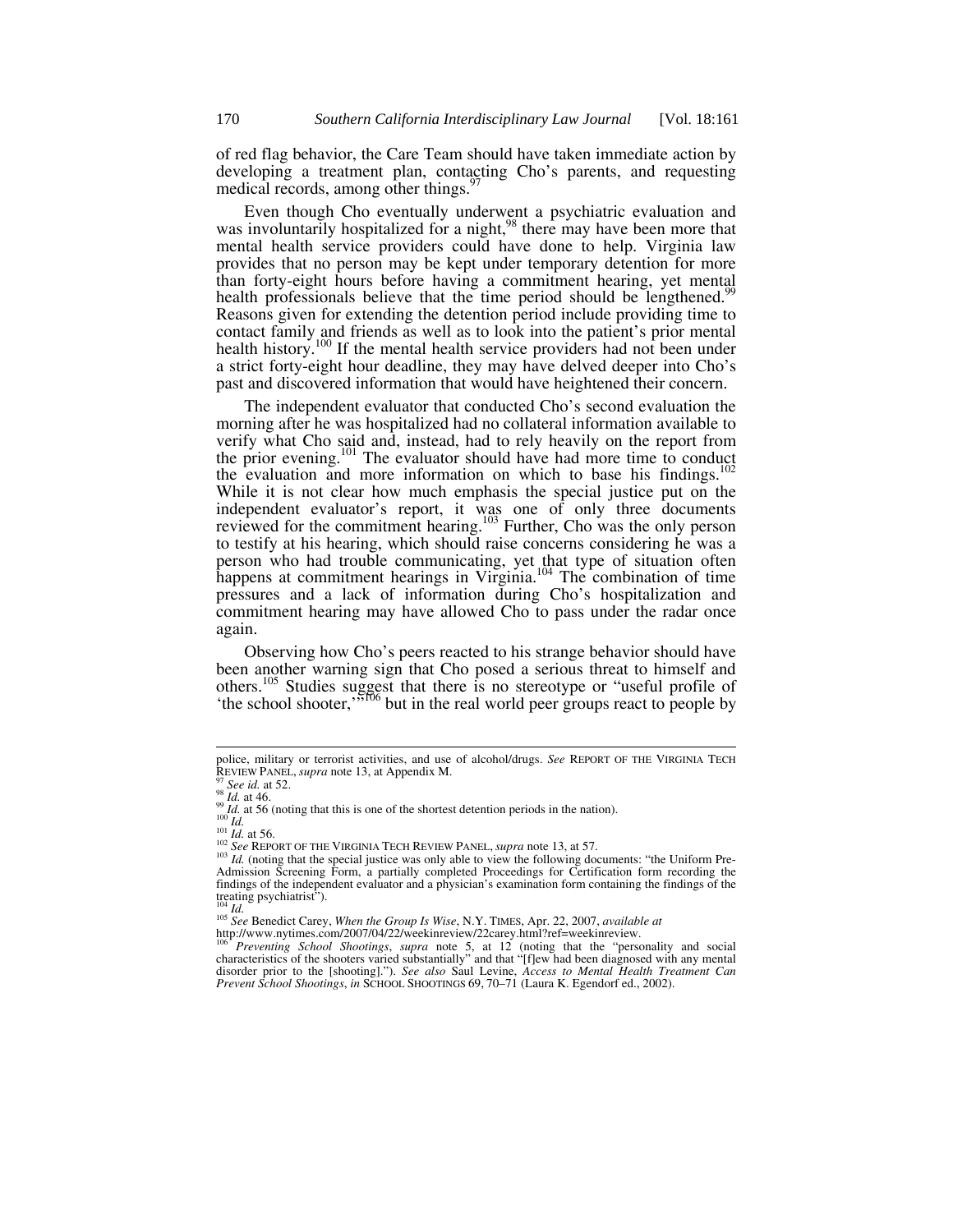reading things like body language and tone of voice.<sup>107</sup> Students in Dr. Giovanni's English class quickly picked up on the fact that something was awry with Cho when many of them abstained from attending class after he read one of his more violent poems aloud.<sup>108</sup> The peer group "can be seen as a single organism that recoils from a threat, then sends out feelers, in the form of overtures from its members, to gauge whether danger is imminent[,]" and it "absorb[s] most of this information instantly, unconsciously, and often accurately $[.]$ <sup>109</sup> In Cho's case, several students attempted to converse with him or include him in group activities, but he was unresponsive, and they eventually left him alone.<sup>110</sup> Had more attention been paid to how other students reacted to Cho, administrators at Virginia Tech may have had a chance to help Cho work through his issues.

There were numerous opportunities, beginning when Cho was in high school, for administrators and the mental health care system to intervene and provide him with the assistance he clearly needed. At Virginia Tech, the lack of communication between its various departments led to the Care Team missing the cluster of red flag behavior Cho had been exhibiting. Lack of time and information also contributed to administrators' inability to appreciate the severity of Cho's situation when he was hospitalized. Ultimately, Cho was able to bypass the structure in place at the time, and his subsequent violent behavior has made reevaluating the policies of schools and universities for addressing students with mental health issues, as well as federal and state medical records privacy laws, a necessity.

# III. FEDERAL AND STATE MEDICAL RECORDS CONFIDENTIALITY LAWS, PRIVILEGED COMMUNICATIONS AND COMMON LAW LIABILITY

# A. FEDERAL PRIVACY LAW

The Health Insurance Portability and Accountability Act of 1996 ("HIPAA") is the federal law governing the privacy of medical information and is substantially similar to most state statutes in this area.<sup>111</sup> Privacy in educational records is dealt with primarily through federal law in the Family Educational Rights and Privacy Act of 1974 ("FERPA")<sup>112</sup> and by various regulations issued by the Secretary of Education.<sup>113</sup> FERPA is important for the purposes of this Note because it applies to medical records held by school or university health centers.<sup>114</sup> An overview will be provided for both HIPAA and FERPA; however, most of the analysis will focus on FERPA, because the analysis for state statutes is also applicable to

<sup>&</sup>lt;sup>107</sup> See Carey, *supra* note 105.<br><sup>109</sup> Id.<br><sup>110</sup> Id., REPORT OF THE VIRGINIA TECH REVIEW PANEL, *supra* note 13, at 42.<br><sup>110</sup> Id.; REPORT OF THE VIRGINIA TECH REVIEW PANEL, *supra* note 13, at 42.<br><sup>111</sup> Health Insurance

<sup>1320</sup>d-8 (2008); *see* 45 C.F.R. §§ 164.500–534 (2000) (the "Privacy Rule" of the HIPAA).<br><sup>112</sup> Family Educational Rights and Privacy Act ("FERPA") of 1974, 20 U.S.C. § 1232g (2008).<br><sup>113</sup> REPORT OF THE VIRGINIA TECH REVIE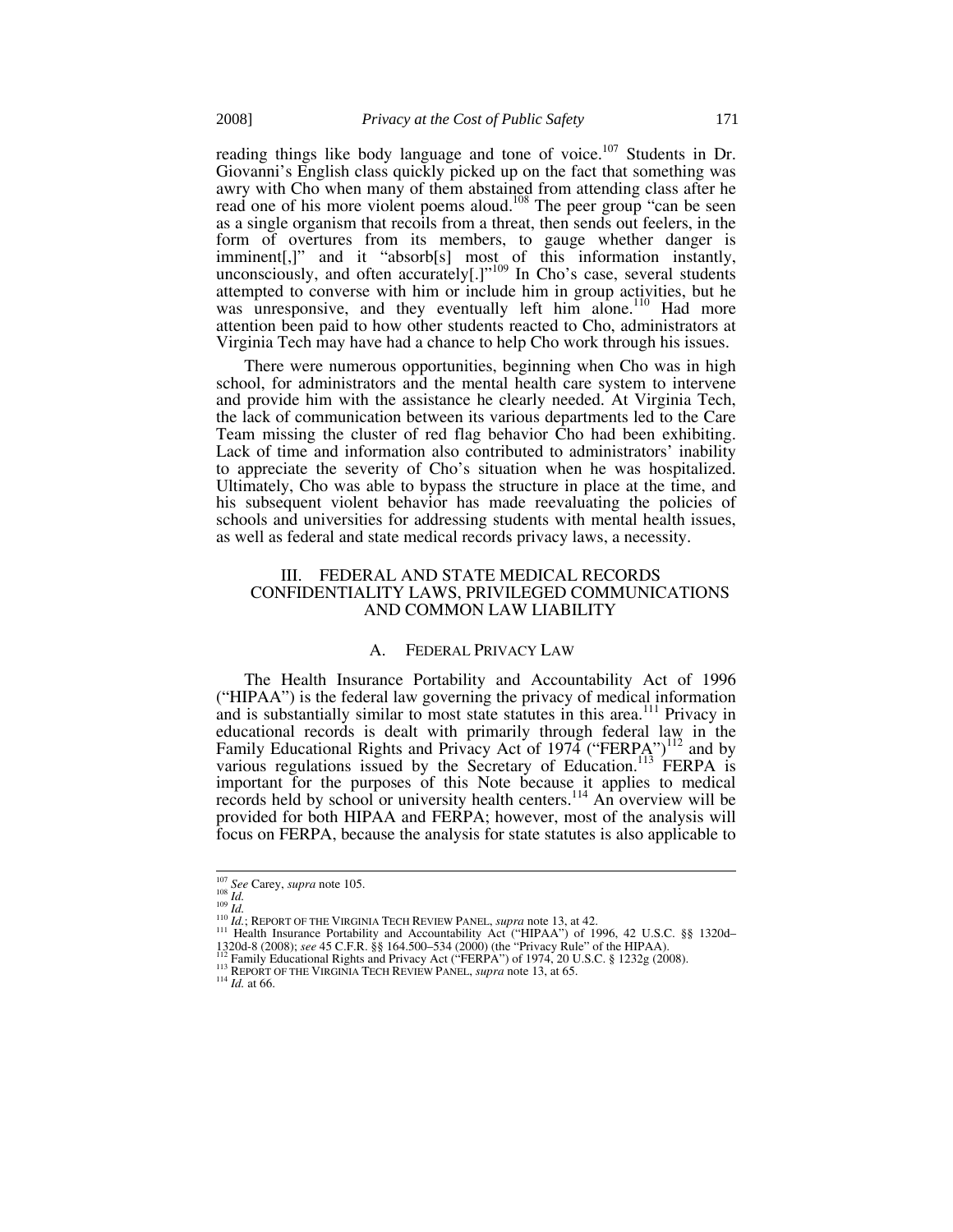HIPAA. Further notice that HIPAA and FERPA can serve to pre-empt state laws where those laws offer a lesser degree of privacy protection.<sup>115</sup>

# 1. *HIPPA*

# *a. Pre-HIPPA Confidentiality Standards*

Prior to the enactment of HIPPA, confidentiality in patient medical information was governed by ethical obligations, general state statutory duties, privilege rules, and the possibility of being held liable for unauthorized disclosures.<sup>116</sup> Even after the enactment of HIPPA, it is important to understand these confidentiality standards and obligations, because many still apply. $<sup>1</sup>$ </sup>

Medical professionals are subject to ethical obligations requiring them to maintain confidentiality in the information they acquire from treating a patient.<sup>118</sup> These obligations improve the doctor-patient relationship by allowing patients to feel comfortable disclosing sensitive information that might be necessary for them to receive proper medical care.<sup>119</sup> The Hippocratic Oath<sup>120'</sup> embodies this obligation in the most basic sense, but the American Medical Association's Principles of Medical Ethics provides a more updated version of the ethical obligation of confidentiality.<sup>12</sup>

Common law and state statues also impose confidentiality requirements upon health care professionals by creating a cause of action for the wrongful disclosure of private information.<sup>122</sup> Different from the concept of confidentiality, privilege is a rule of evidence that applies only in legal proceedings to protect communications between patients and physicians.<sup>123</sup> By invoking privilege, medical professionals can refuse to reveal information they gained from a patient based on the rationale that

<sup>&</sup>lt;sup>115</sup> *Id.* at Appendix H.<br><sup>116</sup> *See generally* TREATISE ON HEALTH CARE LAW §16.02 (Robert W. Lundy ed., Matthew Bender 2007) (1991) [hereinafter TREATISE].

<sup>2007) (1991) [</sup>hereination chemical].<br>
<sup>117</sup> *See id.*<br>
<sup>118</sup> *Id.*<br>
<sup>120</sup> The text of the Hippocratic Oath provides in pertinent part: "I swear by Apollo the physician, and<br>
<sup>120</sup> The text of the Hippocratic Oath provides Asclepius, and Hygieia and Panacea and all the gods and goddesses as my witnesses, that, according to my ability and judgment, I will keep this Oath and this contract[.] . . . Whatever I see or hear in the lives of my patients, whether in connection with my professional practice or not, which ought not to be spoken of outside, I will keep secret, as considering all such things to be private. So long as I maintain this Oath faithfully and without corruption, may it be granted to me to partake of life fully and the practice of my art, gaining the respect of all men for all time. However, should I transgress this Oath and violate it, may the opposite be my fate." U.S. National Library of Medicine, Greek Medicine: The Hippocratic Oath, http://www.nlm.nih.gov/hmd/greek/greek\_oath.html (last visited Mar. 25, 2008). 121 The American Medical Association's Principles of Medical Ethics provide: "A physician shall

respect the rights of patients, colleagues, and other health professionals, and shall safeguard patient confidences and privacy within the constraints of the law." American Medical Association, Principles of Medical Ethics, http://www.ama-assn.org/ama/pub/category/2512.html (last visited Mar. 25, 2008). 122 *See* William Prosser & W. Page Keeton, THE LAW OF TORTS (5th ed. 1984); RESTATEMENT See William 110880 W. Hugh Accords, 112 Clinical COND) TORTS § 652A (1977) [hereinafter RESTATEMENT].<br><sup>123</sup> Clinical Lawyer, Confidentiality vs. Privilege: What is the Difference?,

http://clinicallawyer.com/files/2007/04/09/confidentiality-vs-privilege-what-is-the-difference/ (last visited Mar. 26, 2008).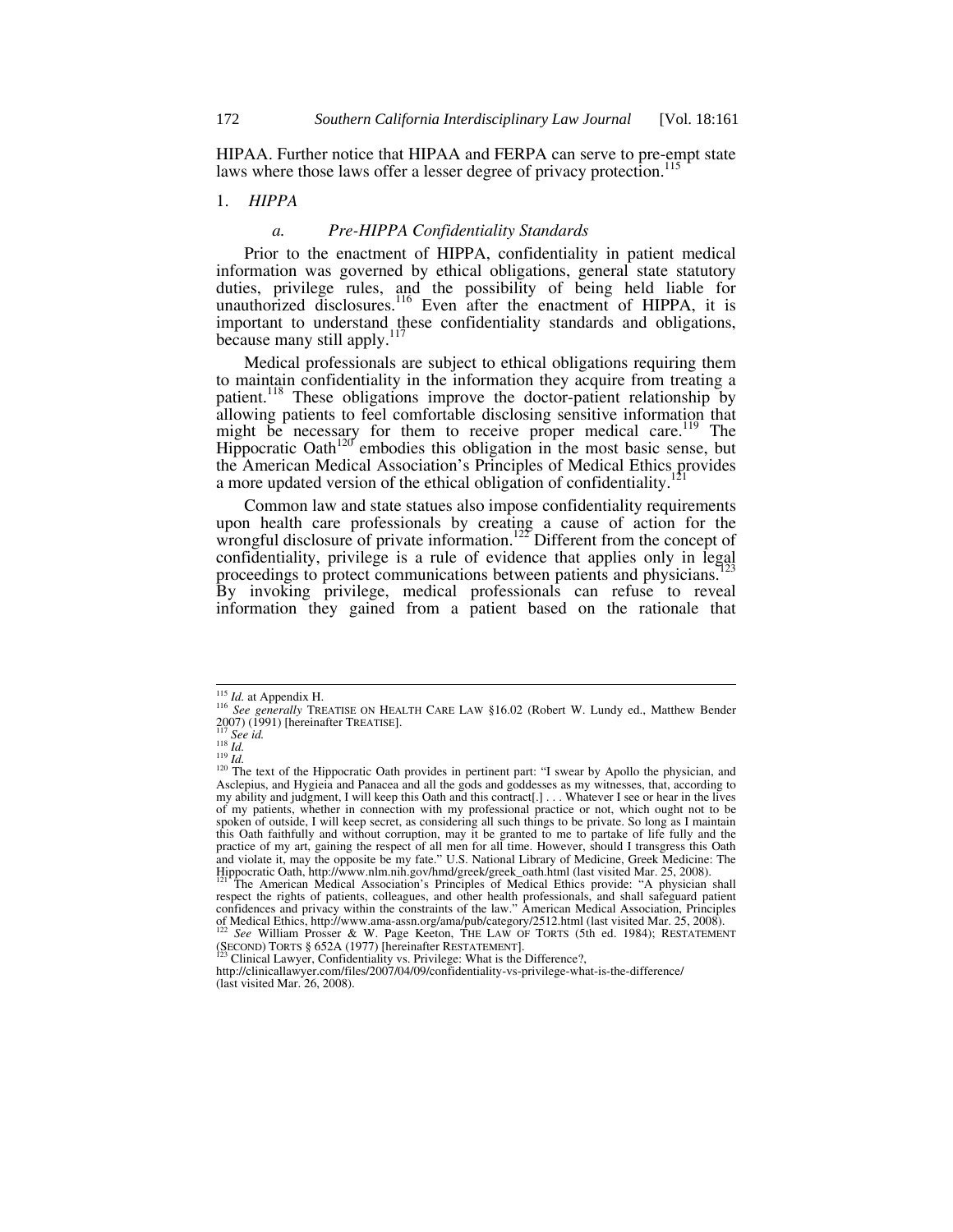disclosure would impair the special relationship shared by physicians and patients.<sup>124</sup>

Improper disclosure of confidential information can lead to liability stemming from two sources: (1) from confidentiality statutes which can provide for both criminal and civil penalties as well as civil causes of action, and (2) from common law theories "including invasion of privacy, breach of confidential relationship, breach of implied contract, defamation, negligence, and the intentional infliction of emotional distress."<sup>125</sup> State statute confidentiality requirements and common law liability are discussed further in Section III.B.

# *b. Post-HIPAA Confidentiality Standards*

HIPAA governs the electronic transmission of medical records.<sup>126</sup> When initially enacted, HIPAA's purpose was defined by five separate objectives, $127$  but today it is most widely recognized for its fifth objective: "to simplify the administration of health insurance."128 In order to meet the fifth objective, administrative simplification provisions ("ASPs") were established to encourage uniformity in the health information system.<sup>129</sup> On the authority of the ASPs, the Department of Human and Health Services developed standards and regulations for the electronic transmission of certain health information,  $130$  including a rule directed specifically at privacy (the "Privacy Rule").<sup>131</sup>

The Privacy Rule applies to "health care providers," a term which broadly covers doctors, nurses, therapists, counselors, social workers, HMOs, insurers, and others. <sup>132</sup> Protected health information under HIPPA includes:

[A]ny information, whether oral or recorded in any form or medium, that— (A) is created or received by a health care provider, health plan, public health authority, employer, life insurer, school or university, or health care clearinghouse; and (B) relates to the past, present, or future physical or mental health or condition of an individual, the provision of health care to an individual, or the past, present, or future payment for the provision of health care to an individual.<sup>133</sup>

According to the Privacy Rule, protected health information may be disclosed in the following instances:

<sup>&</sup>lt;sup>124</sup> Wanda Ellen Wakefield, Annotation, *Physician-Patient Privilege As Extending to Patient's Medical <i>or Hospital Records*, 10 A.L.R. 4th 552, 557 (1981).

<sup>&</sup>lt;sup>125</sup> TREATISE, *supra* 116, at §16.02(3).<br><sup>126</sup> See 42 U.S.C. §§ 1320d–1320d-8.<br><sup>127</sup> The five objectives were "[1] to improve portability and continuity of health insurance coverage in the group and individual markets, [2] to combat waste, fraud, and abuse in health insurance and health care delivery, [3] to promote the use of medical savings accounts, [4] to improve access to long-term care services and coverage, [and] [5] to simplify the administration of health insurance[.]" HIPAA, Pub. L. No. 104-191, 110 Stat. 1936 (1996).<br><sup>128</sup> *Id.*<br><sup>129</sup> See id.

<sup>1&</sup>lt;sup>30</sup> HIPAA, Pub. L. No. 104-191, § 261.<br><sup>131</sup> 45 C.F.R. §§ 164.500–534.<br><sup>132</sup> 42 U.S.C. § 1320d(3).<br><sup>133</sup> *Id.* § 1320d(4).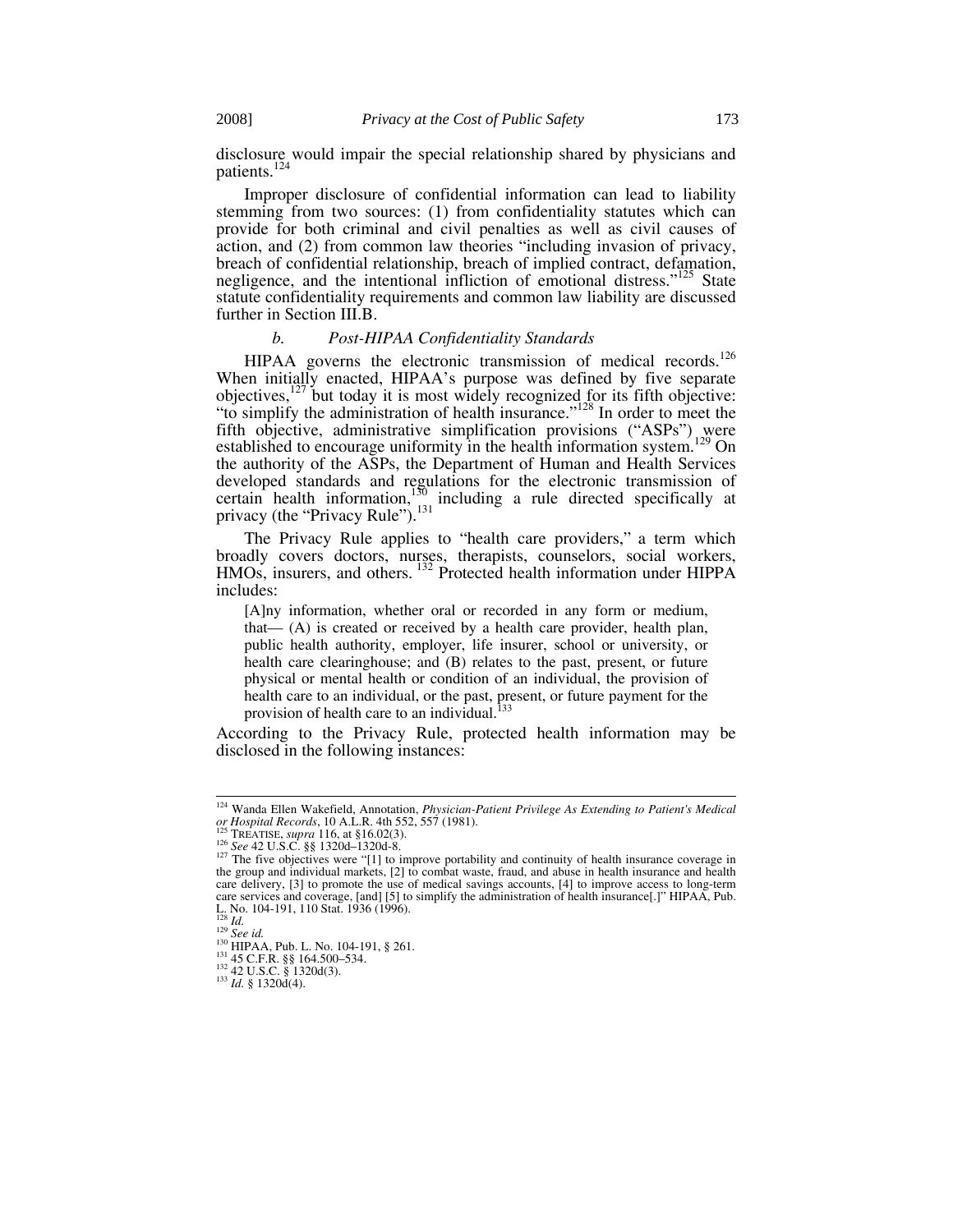(i) To the individual; (ii) For treatment, payment or health care operations . . . ; (iii) Incident to a use or disclosure otherwise permitted by this subpart  $\dots$ ; (iv) Pursuant to and in compliance with a valid authorization  $\ldots$ ; (v) Pursuant to an agreement  $\ldots$ ; and (vi) As permitted by and in compliance with this section[.] $^{134}$ 

Disclosure is also considered mandatory when the protected health information is requested by the individual to whom the information pertains and when required by the Health and Human Services Secretary.135 In order to incur liability under HIPAA, a person must knowingly, and in violation of the HIPAA rules, do one or more of the following: 1) use or cause to be used a unique health identifier, 2) obtain individually identifiable health information relating to an individual, or 3) disclose individually identifiable health information to another person.<sup>136</sup> To date, only four cases have been prosecuted under HIPAA and none of those involved unauthorized disclosures of mental health records.<sup>1</sup>

#### 2. *FERPA*

FERPA was enacted to provide parents with the right to review and inspect their children's educational records.<sup>138</sup> Any school receiving federal funding from the U.S. Department of Education is subject to the provisions in FERPA, meaning that all public elementary schools, secondary schools, and universities must comply.<sup>139</sup> The provisions in FERPA apply when student records are released to, among others, the student, the student's parent(s), professors, or any health care provider outside of the school.<sup>1</sup> When a student turns eighteen or attends any school beyond high school, the rights given to parents under FERPA transfer to that student, and he becomes an "eligible student."<sup>14</sup>

Schools are not under a legal obligation to release medical records created by campus health clinics unless certain requirements under FERPA

<sup>&</sup>lt;sup>134</sup> 45 C.F.R. § 164.502(a)(1).<br><sup>135</sup> *Id.* § 164.502(a)(2).<br><sup>136</sup> 42 U.S.C. § 1320d-6(a).<br><sup>137</sup> The first case was prosecuted in 2004 against Richard Gibson, an employee of the Seattle Cancer Care Alliance, for accessing a patient's information and then obtaining credit cards in that patient's name. Gibson signed a plea agreement and was convicted and sentenced to sixteen months in prison. *See* Plea Agreement, United States v. Gibson, No. CR04-0374 RSM, 2004 WL 2237585 (W.D. Wash. 2004). The second case was prosecuted against Liz Ramirez, a Texas resident, in 2005 for the sale of an FBI agent's individually identified health information. Ramirez also entered into a plea agreement and was sentenced to six months in jail, four months of home confinement, and finally two years of probation. *See* Press Release, Federal Bureau of Investigation Houston Field Division, *Alamo Woman Convicted of Selling FBI Agent's Medical Records* (Mar. 7, 2006), *available at*  http://houston.fbi.gov/dojpressrel/pressre106/ho030706usa.htm. The third and fourth cases were prosecuted for the theft and sale of individually identifiable health information. *See* Press Release, Federal Bureau of Investigation Miami Field Division, *Naples Man Convicted in Cleveland Clinic Identity Theft and Medicare Fraud Case* (Jan. 24, 2007), *available at* http://miami.fbi.gov/dojpressrel/pressrel07/mm20070124b.htm; Press Release, Federal Bureau of Investigation Little Rock Field Division, *Nurse Pleads Guilty to HIPAA Violation* (Apr. 15, 2008), *available at* http://littlerock.fbi.gov/dojpressrel/pressrel08/hipaaviol041508.htm. 138 *See* U.S. Department of Education, Family Educational Rights and Privacy Act (FERPA),

http://www.ed.gov/policy/gen/guid/fpco/ferpa/index.html. 139 *See id.* 140 20 U.S.C. § 1232g. 141 *Id.* § 1232g(d).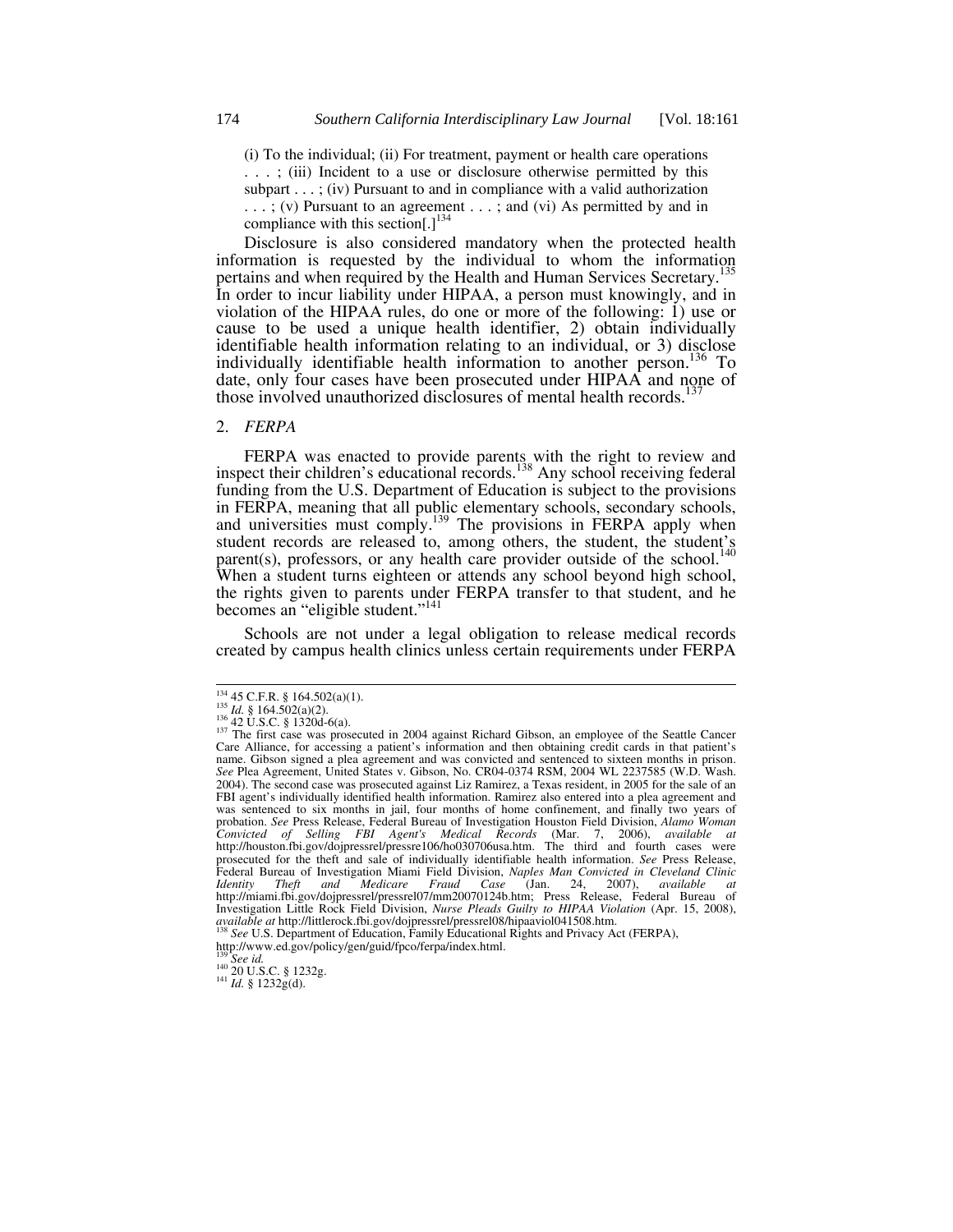are met. $142$  Those requirements dictate that the parent or eligible student must provide written, dated permission for the student's records to be released.<sup>143</sup> There are exceptions where a school can release records without written consent, including to school officials who have a "legitimate educational interest"<sup>144</sup> and in an emergency situation, if it is "necessary to protect the health or safety of the student or other persons." FERPA does not apply to information such as personal observations or conversations that would not be in a student's record; therefore, teachers or administrators who witness strange behavior are free to report it to campus officials or law enforcement.146

Records developed while treating a student at a campus health center and that are not available to anyone outside of the person providing the treatment are covered by FERPA and, consequently, do not fall under HIPAA.<sup>147</sup> In fact, HIPAA excludes educational records from its definition of protected health information precisely because those records are covered by FERPA.<sup>148</sup> Finally, individuals cannot be prosecuted and students cannot sue under FERPA, but schools found in violation of FERPA can be subject to loss of federal funding.<sup>149</sup>

# B. STATE MEDICAL RECORDS CONFIDENTIALITY STATUTES AND COMMON LAW LIABILITY

# 1. *Confidentiality Statutes*

Virtually all states have enacted statutes that require maintaining confidentiality in medical information and, specifically, mental health information.<sup>150</sup> The structure of most confidentiality statutes usually follows a basic blueprint of first, imposing a confidentiality requirement and second, providing for various exceptions where disclosure is  $acceptable.<sup>151</sup>$ 

California's Confidentiality of Medical Information Act<sup>152</sup> ("CCMIA") provides an overview of what most state confidentiality statutes include. The CCMIA provides that "no provider of health care . . . shall disclose

<sup>&</sup>lt;sup>142</sup> *See* discussion *infra*.<br>
<sup>143</sup> 20 U.S.C. § 1232g(b)(1).<br>
<sup>144</sup> *Id.* § 1232g(b)(1)(A).<br>
<sup>145</sup> *Id.* § 1232g(b)(1)(I). The other exceptions where release can occur without consent are: 1) to another school to which the student is transferring, 2) to specific officials for audit or evaluation purposes, 3) to appropriate parties involved with financial aid received by the student, 4) to an organization completing various studies for the school, 5) to school-accrediting organizations, 6) to comply with subpoenas or judicial orders, 7) to state and local authorities associated with the juvenile justice system. *Id.* 

<sup>&</sup>lt;sup>146</sup> See generally 20 U.S.C. § 1232g.<br><sup>147</sup> See REPORT OF THE VIRGINIA TECH REVIEW PANEL, *supra* note 13, at 66.<br><sup>148</sup> 45 C.F.R. § 160.103 (definition of "protected health information"); U.S. Department of Education,<br>FER

<sup>&</sup>lt;sup>149</sup> 20 U.S.C. § 1232g.<br><sup>150</sup> *See, e.g.*, CAL. WELF. & INST. CODE §§ 5328–5329 (2008) (rights of involuntarily detained persons); CONN. GEN. STAT. §§ 52-146c–146g (2008) (evidence laws on disclosure for civil actions); FLA. STAT. § 394.4615 (2008); MICH. COMP. LAWS § 330.1748 (2008); N.Y. MENTAL HYG. LAW § 33.13 (Consol. 2008); OHIO REV. CODE ANN. § 5122.31 (West 2008); 50 PA. STAT. ANN. § 7111 (West 2008).<br><sup>151</sup> *See* discussion *infra*.<br><sup>151</sup> *Se*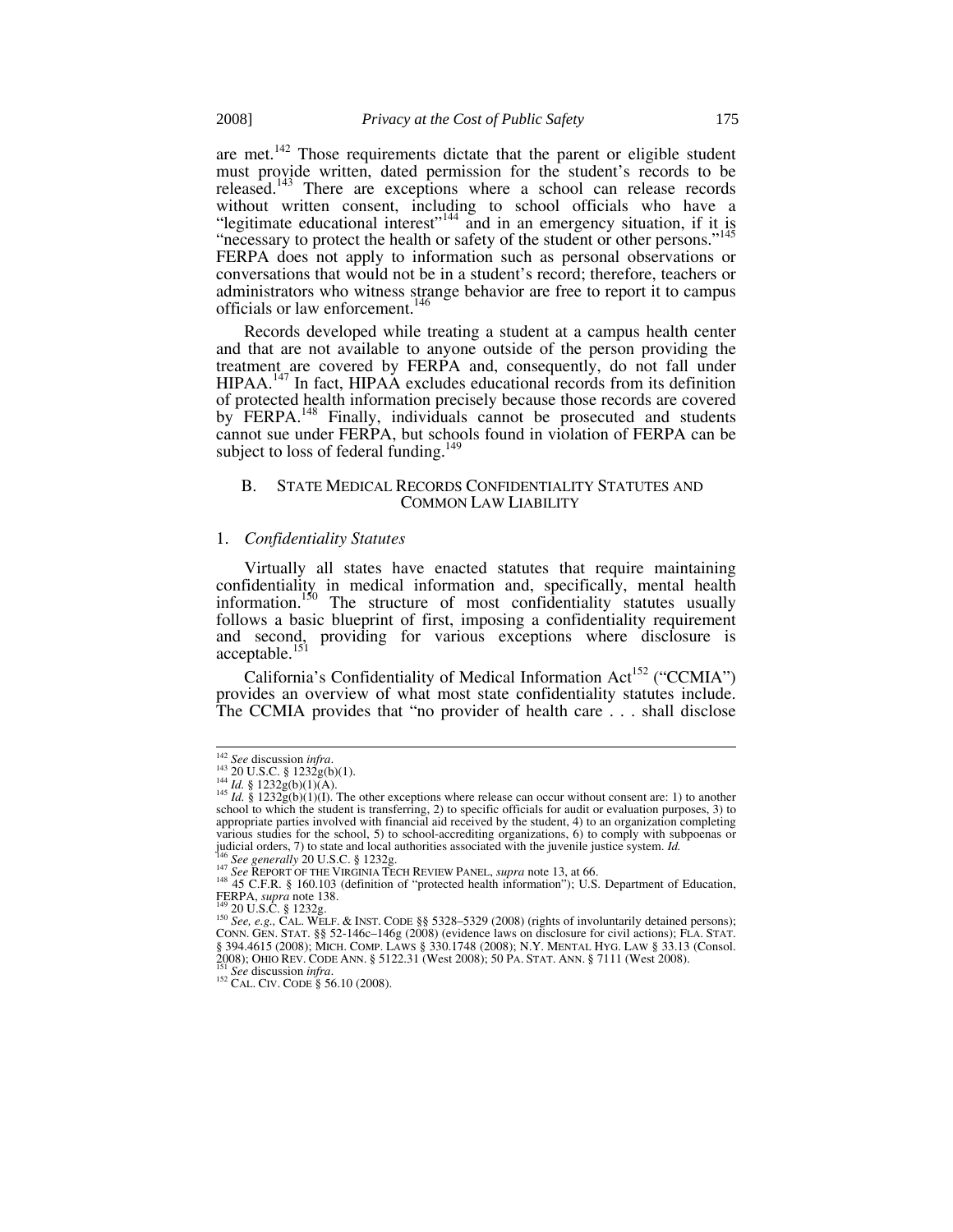medical information regarding a patient of the provider . . . without first obtaining an authorization" $153$  and then lists the approved exceptions where disclosure is allowed, including: pursuant to court order; in a proceeding before a court or administrative agency pursuant to a subpoena or subpoena duces tecum; to an arbitrator or arbitration panel; for purposes of diagnosis or treatment of the patient; to an insurer, employer, health care service plan, governmental authority where necessary for determination of payment; in connection with peer review and quality assurance activities; in connection with licensure or accreditation of the provider; and when otherwise specifically required by law.<sup>154</sup>

Third parties wanting to access confidential mental health records must overcome particularly strict statutory limitations, despite the existence of exceptions allowing third party access.<sup>155</sup> Legislation aimed at attempting to balance a patient's right to privacy and the interests of third parties in obtaining and using mental health records, has not successfully solved the problem and has often resulted in litigation.<sup>156</sup> Many statutes provide an exception allowing third parties to gain access, provided there is a legitimate reason for doing so, but other exceptions differ significantly among states.<sup>157</sup> In most jurisdictions, attorneys are allowed access to their client's records, but this access is linked to the client's right to access their own records.<sup>158</sup> Other parties commonly allowed to access confidential mental health records are additional treatment providers<sup>159</sup> or those using the information for research.<sup>160</sup>

Case law has established several alternative means for third parties to gain access to an individual's mental health records. Often, where there is no statutory right, courts will look to the interests of society in disclosing records and common law rights in granting access to third parties.<sup>1</sup> Insurance companies and government agencies that provide health care or regulate dangerous activities are often granted access to mental health records for a variety of valid reasons, such as conducting audits, preventing fraud, and making program evaluations.<sup>162</sup> Employers have been allowed access to records where there has been a valid, nondiscriminatory reason supporting the need for  $access$ .<sup>163</sup> Third parties, of course, are not always

163 *See*, *e.g.*, Vislisel v. Turnage, 930 F.2d 9 (8th Cir. 1991) (holding that an employer could require an individual applying for a job to submit to a psychiatric exam as part of the pre-employment screening

<sup>&</sup>lt;sup>153</sup> *Id.* § 56.10(a).<br>
<sup>154</sup> *Id.* § 56.10(b)–(c).<br>
<sup>155</sup> TREATISE, *supra* note 116, at § 20.12(3).<br>
<sup>156</sup> See id.<br>
<sup>157</sup> See, e.g., statutes cited *supra* note 150.<br>
<sup>157</sup> See, e.g., ARIZ. REV. STAT. § 36-509 (2008); 394.4615(2)(b) (2008); MICH. COMP. LAWS § 330.1748(5)(c) (2008); N.J. STAT. ANN § 30:4-24.3 (West 2008).

<sup>159</sup> *See, e.g.,* CAL. WELF. & INST. CODE § 5328(a) (2008); CONN. GEN. STAT. § 52-146f(1) (2008); MICH. COMP. LAWS § 330.1748(6)(a) (2008); OHIO REV. CODE ANN. §§ 5122.31(A)(6), 5123.89(A)(3) (West 2008); 50 PA. STAT. ANN. § 7111(a)(1) (West 2008).<br><sup>160</sup> *See, e.g.*, CAL. WELF. & INST. CODE §§ 5328(e), 5329 (2008); FLA. STAT. § 394.4615(4) (2008);

MICH. COMP. LAWS § 330.1748(7)(b) (2008); N.Y. MENTAL HYG. LAW §§ 33.13(b), 33.13(c)(9)(iii)  $($ Consol. 2008).

<sup>161</sup> *See* State v. Cribbs, 469 N.W.2d 108 (Neb. 1991) (holding that a lower court had the right to release mental health records of an insanity acquittee to a relative of the victim based on common law principals).<br><sup>162</sup> See State Dep't of Social & Health Servs. v. Latta, 601 P.2d 520 (Wash. 1979) (en banc).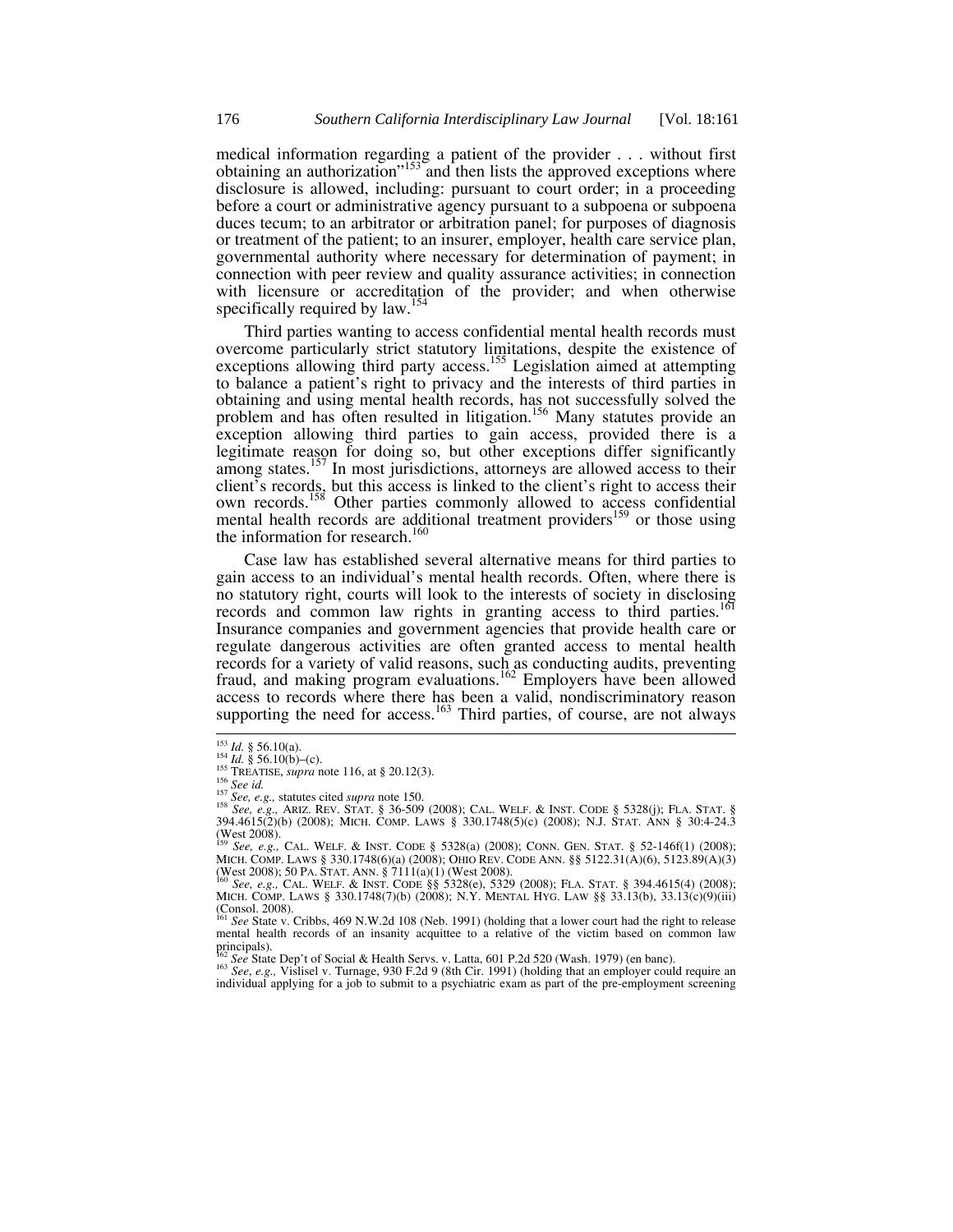given access to mental health records since an individual's right to privacy often remains paramount.<sup>164</sup>

Theoretically, confidential information and records should only be released when the information is of such importance that society views its release as necessary to uphold the principals of justice or another important social value; however, the release of such records actually happens much more often as evidenced by the numerous statutory exceptions.<sup>165</sup> Liability for violations of medical confidentiality statutes vary across the nation and can even result in criminal charges in some states.<sup>166</sup> Other state statutes specify what civil actions a patient can take if his rights have been violated. $167$ 

#### 2. *Privilege Statutes*

Statutes making communications between medical health care providers and patients privileged are also present in most states.<sup>168</sup> These statutes are usually found in the state's code of evidence since privilege is an evidentiary notion.<sup>169</sup> By invoking privilege, a medical health care provider can withhold information that could normally be compelled during court proceedings, thus preventing the information from being admitted into evidence.<sup>170</sup> The rationale supporting privilege is based on the idea that if physicians could be compelled to divulge the sensitive information shared by their patients in confidence, then the physician-patient relationship would suffer and patients might not seek or receive needed medical care.<sup>17</sup>

process where the individual's strange behavior during an interview suggested he might have a mental issue); Devereaux v. Latham & Watkins, 38 Cal. Rptr. 2d 849 (Ct. App. 1995) (affirming the dismissal of an action brought by an employee against her employer for allegedly purposefully disclosing confidential mental health records regarding services she had received for mental disorders). *But see* Pettus v. Cole, 57 Cal Rptr. 2d 46 (Ct. App. 1996) (holding that two psychiatrists violated the privacy rights of an employee when they disclosed to the employer very sensitive medical information about the employee's drinking habits and stress without a written waiver).<br><sup>164</sup> *See, e.g.*, Pettus, *supra* note 163 (overruling a lower court's order compelling a hospital to release the

mental health records of two patients who were accused of raping another patient, because the release did not fall under the recognized statutory exceptions); Colorado Bd. of Nursing v. Bethesda Psychiatric Hosp., 809 P.2d 1051 (Colo. Ct. App. 1990) (holding that a state licensing board had no right to view a registered nurse's mental health records for disciplinary purposes because the records did not relate to her nursing conduct); *In re* Advisory Opinion No. 544, 511 A.2d 609 (N.J. 1986) (holding that a legal services project did not have to identify its clients with mental disabilities to the agencies providing the project with funding because the attorney-client privilege outweighed the rights of the agencies).

<sup>&</sup>lt;sup>165</sup> See TREATISE, *supra* note 116, at §16.02.<br><sup>166</sup> A willful violation of the provisions in the Tennessee Medical Records Act constitute a misdemeanor, punishable as provided by law. TENN. CODE ANN. § 68-11-311 (2008).

misdemeanor, punishable as provided by law. TENN. CODE ANN. § 68-11-311 (2008).<br><sup>167</sup> See, e.g., 740 ILL. COMP. STAT. ANN. 110/15 (West 2008) (The Illinois Mental Health and<br>Developmental Disabilities Confidentiality Act p Act may sue for damages, an injunction, or other appropriate relief. Reasonable attorney's fees and costs

may be awarded to the successful plaintiff in any action under this Act.").<br>
<sup>168</sup> See, e.g., CAL. EVID. CODE § 994 (2008).<br>
<sup>169</sup> See TREATISE, *supra* note 116, at §16.02.<br>
<sup>170</sup> See Schwartzberg v. Kai-Shun Li, 141 A.D 692 A.2d 803 (Conn. 1997) (privilege protects confidentiality and promotes the free exchange of information between physicians and patients); State v. Henneberry, 558 N.W.2d 708 (Iowa 1997) (privilege is meant to encourage free and full communication between patient and physician to allow for correct diagnosis and treatment); Maynard v. Heeren, 563 N.W.2d 830 (S.D. 1997) (privilege encourages open communication between doctors and patients).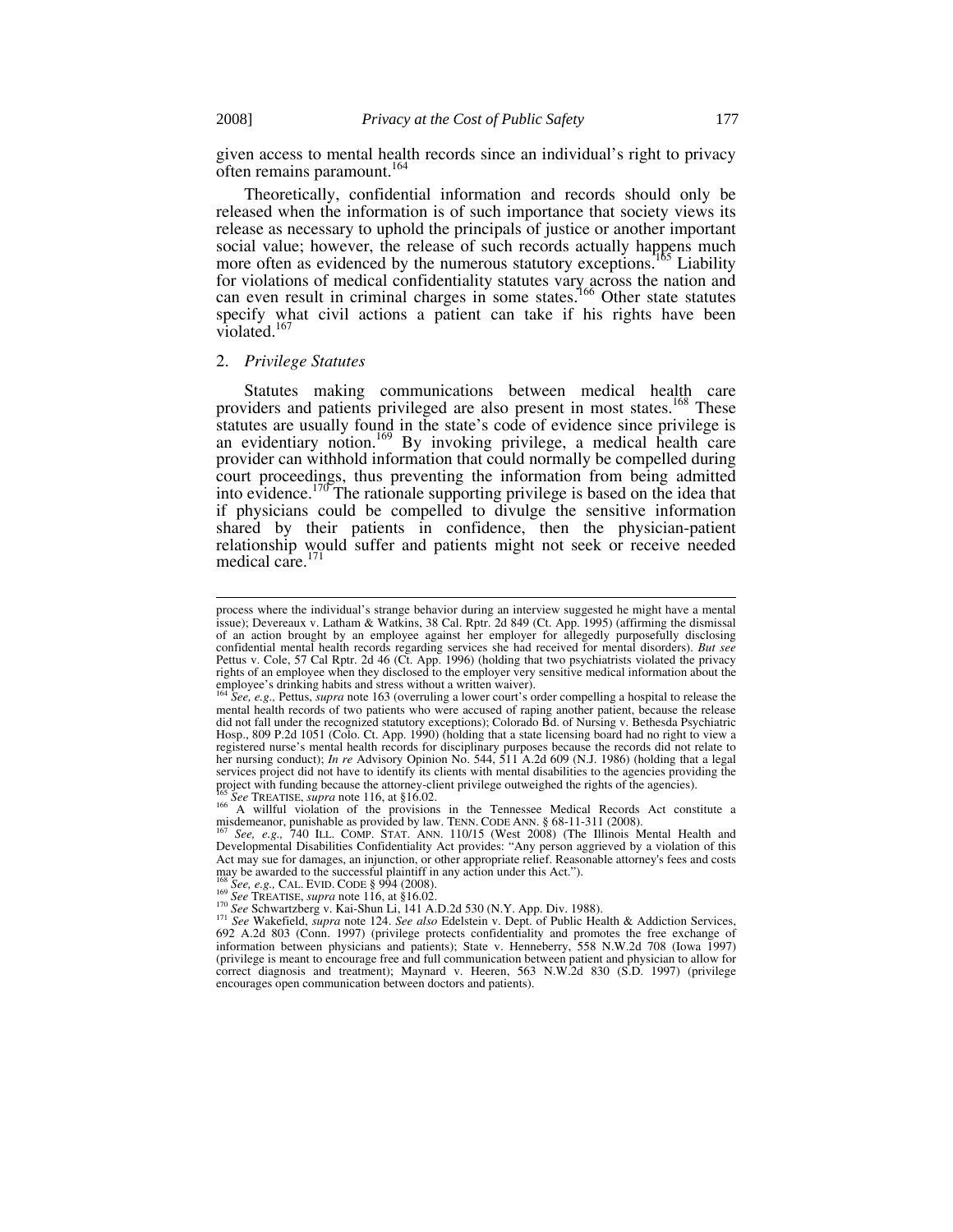The scope of the privilege depends, in part, on the medical health care provider involved in the communication and the applicable statutory language.<sup>172</sup> A patient's relationship with a doctor, psychiatrist, psychologist, social worker, or counselor (licensed or unlicensed) will determine the degree of privilege any communications between them are provided.<sup>173</sup> Most jurisdictions have statutes that prohibit physicians, a term which usually covers psychiatrists as well, from revealing information related to patient communications which were necessary for or part of the treatment process, but these statutes do not extend to other health care professionals.174 A few states have statutes which address the psychiatristpatient privilege specifically and provide for a broader privilege than that of the physician-patient, extending it to all communications regardless of whether they are part of the treatment.<sup>175</sup> The psychologist-patient privilege, which is addressed by statutes in about fifty-percent of jurisdictions, is similar in scope to the psychiatrist-patient privilege.<sup>176</sup> Where privilege has been extended to psychiatric records, the rationale is that the sensitive nature of a patient's mental health and behavior needs special safeguarding.<sup>177</sup> Some states have also extended privilege to social workers,<sup>178</sup> dentists,<sup>179</sup> nurses,<sup>180</sup> chiropractors,<sup>181</sup> rape counselors,<sup>182</sup> domestic violence counselors,<sup>183</sup> and violent crime counselors.<sup>184</sup>

<sup>175</sup> See, e.g., Ala. Code § 34-26-2 (2008); Conn. Gen. Stat. § 52-146d (2008); Ga. Code Ann. § 24-<br>9-21(5) (West 2008); Md. Code Ann., Cts. & Jud. Proc. § 9-109 (West 2008); Mich. Comp. Laws §

<sup>&</sup>lt;sup>172</sup> Whether the communication between the patient and medical health professional is oral or written does not matter. *See, e.g.*, Tucson Medical Center Inc. v. Rowles, 520 P.2d 518 (Ariz. Ct. App. 1974); *In re* Coddington's Will, 120 N.E.2d 777 (N.Y. 1954). Privilege does not exist at common law, so where there is no privilege statute, courts will not find a privilege. State v. Locke, 502 N.W.2d 891 (Wis. Ct. App. 1993) (noting that in the search for truth, the evidentiary privilege hinders the court). *See also* D'Amico v. Delliquadri, 683 N.E.2d 814 (Ohio Ct. App. 1996); Benton v. Superior Court, 897 P.2d 1352 (Ariz. Ct. App. 1994); Stigliano by Stigliano v. Connaught Laboratories, Inc., 658 A.2d 715 (N.J. 1995); State v. Roper, 921 P.2d 322 (N.M. Ct. App. 1996).

<sup>&</sup>lt;sup>173</sup> See discussion infra.<br><sup>174</sup> See, e.g., In re Polen, 670 N.E.2d 572 (Ohio Ct. App. 1996) (chiropractors not covered by privilege);<br>Buchanan v. Mayfield, 925 S.W.2d 135 (Tex. App. 1996) (dentists not covered by privile v. Meca, 214 A.D.2d 246 (N.Y. App. Div. 1995) (physician-patient privilege not applicable to records of optometrists); Waldron v. Ball Corp., 210 A.D.2d 611 (N.Y. App. Div. 1994) (only designated health care professionals covered by privilege); Med-Express, Inc. v. Tarpley, 629 So.2d 331 (La. 1993) (ambulance technicians, medical transport workers, and nurses not covered by privilege); State v. Tatro, 635 A.2d 1204 (Vt. 1993) (emergency medical rescue worker not covered by privilege); Commonwealth v. Rosenberg, 573 N.E.2d 949 (Mass. 1991) (conversations between defendant and therapist with doctorate degree in education not covered under psychotherapist-patient privilege); State v. Cahoon, 799 P.2d 1191 (Wash. Ct. App. 1990) (privilege not applicable to communications made to emergency medical technicians and paramedics); State v. McKinnon, 525 N.E.2d 821 (Ohio Ct. App. 1987) (medical technologist not covered by privilege).

<sup>330.1750 (2008);</sup> TENN. CODE ANN. § 24-1-207 (2008).<br><sup>176</sup> *See, e.g.,* Ala. CODE § 34-26-2 (2008); Cal. EVID. CODE § 1014 (2008); CONN. GEN. STAT. § 52-<br>146c (2008); Fla. Stat. § 90.503 (2008); Mich. COMP. Laws § 330.1750 595.02 (2008) (witness testimonial limitations); N.Y. C.P.L.R. 4507 (psychologist), 4508 (social worker) (Consol. 2008); OHIO REV. CODE ANN. §§ 4732.19 (psychologist), 2317.02(B) (physician) (West 2008); PA. STAT. ANN. §§ 5944–45 (psychologist), 5929 (physician) (2008); VT. STAT. ANN. tit. 12 § 1612(a) (2008). <sup>177</sup> *See* Bruce J. Winick, *The Psychotherapist-Patient Privilege: A Therapeutic Jurisprudence View*, 50

U. MIAMI L. REV. 249-65 (1996).<br><sup>178</sup> *See, e.g., N*EV. REV. STAT. § 49.251 (2008); N.Y. C.P.L.R. 4508 (Consol. 2008); WISC. STAT. §

<sup>905.04 (2008).&</sup>lt;br><sup>179</sup> *See, e.g.*, NEV. REV. STAT. § 49.215(2) (2008); N.Y. C.P.L.R. 4504 (Consol. 2008).<br><sup>180</sup> *See, e.g.*, N.Y. C.P.L.R. 4504 (Consol. 2008); WISC. STAT. § 905.04 (2008).<br><sup>181</sup> *See, e.g.*, N.Y. C.P.L.R. 4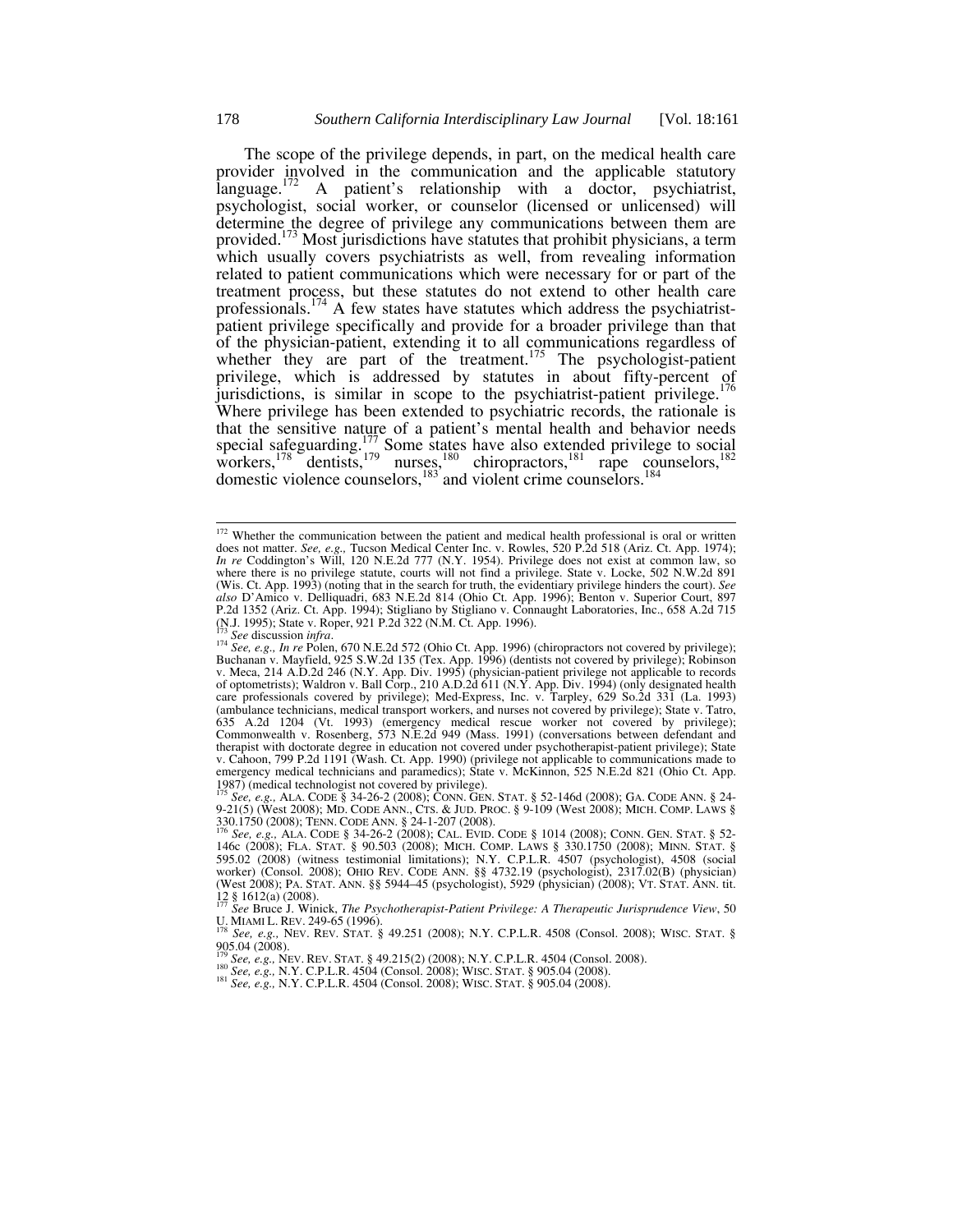Concerns over interference with the litigation process and the argument that patients will not avoid seeking medical treatment have led to several statutory limits and exceptions to the doctor-patient privilege.<sup>185</sup> However, these limits and exceptions often become more complicated when a patient has a mental health condition.<sup>186</sup> While patients have the option of waiving their rights to confidentiality, patients with mental health conditions are often incapable of making an informed decision regarding such a waiver.<sup>187</sup> However, if a patient puts their mental health at issue in the course of litigation, most courts are apt to find that there has been a valid waiver.<sup>188</sup> Courts in certain jurisdictions have discretion to pierce the veil and release privileged information in the interests of justice, but those interests must 'significantly outweigh the need for confidentiality."<sup>189</sup> The interests of justice exception is applied primarily in criminal matters, but is  $\alpha$  occasionally used in the civil context as well.<sup>190</sup>

Another important exception to privilege comes from the duty established in *Tarasoff v. Regents of the University of California*,<sup>191</sup> which requires mental health professionals to protect or warn a readily identifiable potential third-party victim from being seriously harmed by a patient who has made credible threats about that person.<sup>192</sup> A therapist who divulges confidential patient communications to protect such a third party will not be held liable for this breach; rather, liability may be imposed if the therapist fails to take action.<sup>193</sup> This exception has caused concern among

<sup>186</sup> See discussion *infra*.<br><sup>187</sup> Note that privilege protects the patient's privacy, and therefore it is the patient's, not the physician's, privilege to waive. 81 AM. JUR. 2D *Witnesses* § 438 (1992). *See* People v. App. Ct. 1980), *aff'd*, 431 N.E.2d 365 (Ill. 1982). 188 *See Gray v. B. See Gray v. District Court, 884 P.2d 286 (Colo. 1994) (privilege waived where defendant in criminal* 

case pled not guilty by reason of insanity and used an impaired mental condition as his defense); Wiles v. Wiles, 448 S.E.2d 681 (Ga. 1994) (privilege waived when party called psychologist as witness to testify about the party's mental condition); Owen v. Owen, 563 N.E.2d 605 (Ind. 1990) (privilege waived as to mental condition of wife in a child custody proceeding). *But see* Jordan v. Sinai Hosp. of Detroit, Inc., 429 N.W.2d 891 (Mich. Ct. App. 1988) (filing a lawsuit in itself does not automatically constitute waiving privilege). 189 N.Y. MENTAL HYG. LAW § 33.13(c)(1) (2008). *See* D.C. v. S.A., 687 N.E.2d 1032 (Ill. 1997)

(holding that defendant in wrongful death action did not have to disclose his mental health records where his mental health was not at issue and the records were not essential to plaintiff's case); McMaster v. Iowa Bd. of Psychology Examiners, 509 N.W.2d 754 (Iowa 1993), *cert. denied*, 62 U.S.L.W. 3805 (1994) (finding that plaintiff must disclose his mental health records where defendant claimed that plaintiff ran in front of his car while trying to commit suicide).<br><sup>190</sup> See, e.g., D.C., 687 N.E.2d 1032;

claimed that plaintiff ran in front of his car while trying to commit suicide).<br><sup>190</sup> See, e.g., D.C., 687 N.E.2d 1032; *McMaster*, 509 N.W.2d 754.<br><sup>191</sup> 551 P.2d 334 (Cal. 1976).<br><sup>192</sup> Id. at 345 (noting that "once a the he bears a duty to exercise reasonable care to protect the foreseeable victim of that danger."). <sup>193</sup> *See, e.g.,* Ms. B. v. Martesman, County Emergency Serv., Inc., 1988 (Table), No. 92-1682 (Table), No. 92-1682 (Table),

<sup>193</sup> See, e.g., Ms. B. v. Montgomery County Emergency Serv., Inc., 989 F.2d 488 (Table), No. 92-1682 (3d Cir. 1993) (holding that a hospital's disclosures were made in good faith and that the hospital could not be held liable, because the disclosure that an employee had threatened to shoot her supervisor and co-workers fell within the duty to protect third parties); Culberson v. Chapman, 496 N.W.2d 821 (Minn.

 <sup>182</sup> *See, e.g.,* CAL. EVID. CODE § 1035.8 (2008); FLA. STAT. § 90.5035 (2008); 735 ILL. COMP. STAT. § 5/8-802.1 (2008); MASS. GEN. LAWS ch. 233, § 20J (2008); N.Y. C.P.L.R. 4510 (Consol. 2008). 183 *See, e.g.*, CAL. EVID. CODE § 1037.5 (2008); FLA. STAT. § 90.5036 (2008); MASS. GEN. LAWS. ch.

 $233,$  § 20K (2008).

<sup>184</sup> *See, e.g.,* 735 ILL. COMP. STAT. § 5/8-802.2 (2008).<br><sup>185</sup> *See, e.g.,* N.J. STAT. ANN. § 2A:84A-22.2 (2008); State v. Schreiber, 585 A.2d 945 (N.J. 1991) (holding that privilege did not apply where defendant tried to argue that the results of a blood test following an automobile accident which indicated she was intoxicated fell within the scope of the physician-patient privilege).<br><sup>186</sup> See discussion infra.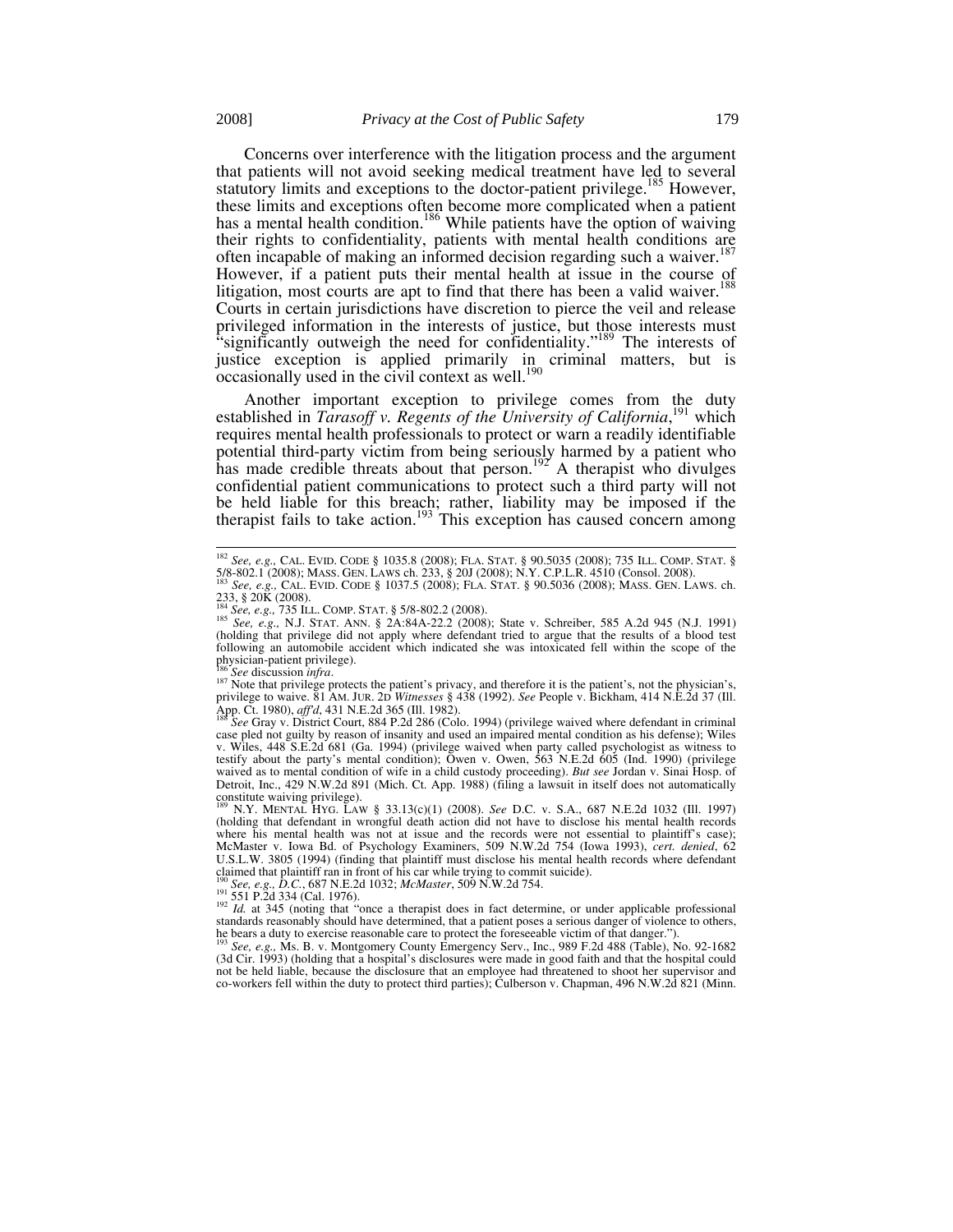mental health professionals who worry that the protections guaranteed by privilege are being diminished by *Tarasoff* and its progeny.<sup>194</sup> They complain that being forced to testify at trial about the information they used to determine whether a third party required protection, effectively forces them to act as a witness against their clients and that this type of behavior harms the therapist-client relationship.<sup>195</sup> Courts have countered by explaining that once communications are disclosed to anyone, regardless of the reasons for disclosure, privilege is effectively waived.<sup>196</sup>

#### 3. *Common Law Liability*

Where there has been a breach of confidentiality, patients have the option of bringing a legal action against the medical health care professional that wrongfully disclosed the information. The claims available to such a patient include invasion of privacy, breach of confidential relationship or betrayal of professional secret, breach of implied contract, defamation, negligence, and intentional infliction of emotional distress.<sup>197</sup>

The cause of action for invasion of privacy exists to protect a person's right to be left alone.<sup>198</sup> In order to establish a prima facie case for invasion of privacy, a plaintiff must prove the following elements: (1) the intrusion upon the plaintiff's physical solitude or seclusion; (2) the appropriation, for the defendant's benefit or advantage, of the plaintiff's name or likeness; (3) the unreasonable public disclosure of private facts; and (4) publicity that unreasonably places the plaintiff in a false light before the public.<sup>199</sup> A plaintiff hoping to recover under this theory must show that the invasion of privacy would be highly offensive to a reasonable person and that the private facts were communicated to the public, as opposed to one or two people.<sup>200</sup> Where a patient's information is wrongfully disclosed in

Ct. App. 1993) (holding that a chemical dependency counselor had not acted with malice and was immune from liability when the counselor disclosed to the current employer threats the client had made, even though the threats were directed at a previous employer); Rocca v. S. Hills Counseling Ctr., 671 N.E.2d 913 (Ind. Ct. App. 1996) (finding that even though the duty to protect third parties was not a statutory exception, a counseling center was not liable for disclosing a patient's death threats against the man accused of killing the patient's daughter, because common law and public policy supported the creation of such an exception by the courts); McCarty v. Kaiser-Hill Co., 15 P.3d 1122 (Colo. Ct. App. 2000) (holding that a psychologist that warned a patient's supervisors about threats the patient had made, instead of hospitalizing the patient, was not liable for the disclosure based on statutory authority). made, instead of hospitalizing the patient, was not liable for the disclosure based on statutory authority).<br><sup>194</sup> See, e.g., Gregory B. Leong, Spencer Eth & J. Arturo Silva, *The Psychotherapist as Witness for the Prosecution: The Criminalization of* Tarasoff, 149 AM. J. PSYCHIATRY 1011 (1992).<br><sup>195</sup> *See id.*<br><sup>196</sup> *See, e.g.,* United States v. Snelenberger, 24 F.3d 799 (6th Cir. 1994) (finding that a therapist's

testimony about defendant's threats against a judge were properly admitted under Michigan law, which imposes a duty to protect third parties); Vit v. State, 909 P.2d 953 (Wyo. 1996) (holding that where a defendant revealed in therapy that he was stalking and planning to kill an identifiable person, he had waived his privilege and could not stop his therapist from disclosing his statements during trial for violating the state's stalking laws).<br>
<sup>197</sup> See discussion *infra*.<br>
<sup>198</sup> See Tureen v. Equifax, Inc., 571 F.2d 411, 415 (8th Cir. 1978).

<sup>&</sup>lt;sup>197</sup> See discussion *infra*.<br><sup>198</sup> See Tureen v. Equifax, Inc., 571 F.2d 411, 415 (8th Cir. 1978).<br><sup>199</sup> RESTATEMENT, *supra* note 122, at § 652A.<br><sup>200</sup> Id. at § 652A–D. *See* Chicarella v. Passant, 494 A.2d 1109, 1114 n. physician had communicated the private facts only to plaintiff's wife), *aff'd*, 716 F.2d 907 (Table), No. 82-1862 (8th Cir. 1983).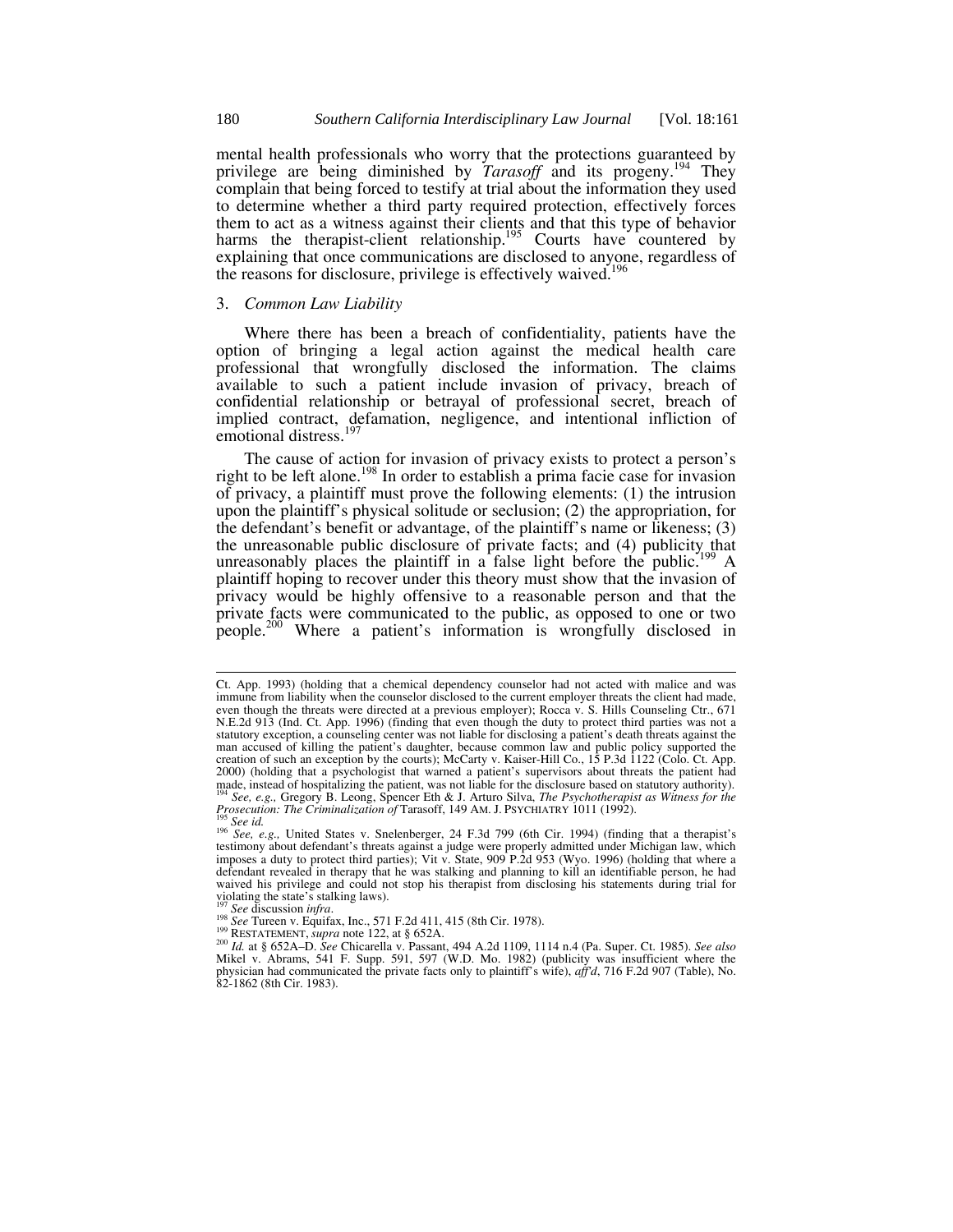violation of independent legal and ethical duties, it is more likely that disclosure will constitute an invasion of privacy.<sup>201</sup>

Breach of confidential relationship or betrayal of professional secret actions can subject health professionals to civil liability when there is "unconsented, unprivileged disclosure to a third party of nonpublic information that the defendant has learned within a confidential relationship."<sup>202</sup> A cause of action alleging breach of implied contract suggests that professional ethical standards form an implied contract between physicians and patients.<sup>203</sup> Plaintiffs may bring a cause of action for defamation where a health provider releases false information that injures the reputation of the patient.<sup>204</sup> Negligence actions in the context of medical information privacy can arise where a health provider breached a legal duty of care to the patient and released confidential information.<sup>205</sup> Intentional infliction of emotional distress claims arise when improper disclosure is shown to be a "'wanton, voluntary or intentional wrong[,] the natural result of which is the causation of mental suffering and wounded feelings."<sup>206</sup>

#### C. THE VIRGINIA HEALTH RECORDS PRIVACY ACT

Access to medical records in Virginia is governed by the Virginia Health Records Privacy Act ("VHRPA"), which was first enacted in 1997.207 VHRPA was recognized to protect an "individual's right of privacy in the content of his health records" and applies to medical providers, which broadly includes doctors, nurses, therapists, and billing entities.<sup>208</sup> The stringent limitation on the disclosure of a person's health records in VHRPA is qualified by various exceptions which allow for disclosure under certain circumstances.<sup>209</sup>

Health care entities may disclose medical records when there is written authorization from the individual, from a custodial parent or guardian, or in an emergency situation where it would be impractical to obtain written consent.<sup>210</sup> VHRPA also outlines an additional thirty-one other situations in which the disclosure of health records is acceptable, ranging from

 <sup>201</sup> *See* Hammonds v. Aetna Casualty & Surety Co., 243 F. Supp. 793 (N.D. Ohio 1965) (holding that a physician's disclosure of a patient's information constituted an invasion of privacy based on the confidentiality duties imposed by the Hippocratic Oath, a privilege statute, and professional licensing requirements).

<sup>&</sup>lt;sup>202</sup>'Alan B. Vickery, Note, *Breach of Confidence: An Emerging Tort*, 82 COLUM. L. REV. 1426, 1455 (1982); Vassiliades v. Garfinckel's, 492 A.2d 580 (D.C. 1985) (finding that defendant physician breached the confidential relationship with plaintiff patient by posting "before" and "after" plastic surgery photographs of the plaintiff without her consent). surgery photographs of the plaintiff without her consent). <sup>203</sup> *Hammonds*, 243 F. Supp. 793 (holding that the patient had the right to rely on the promise of

discretion in the Hippocratic Oath).

<sup>&</sup>lt;sup>204</sup> *See* TREATISE, *supra* note 116, at §16.02(3)(e).<br><sup>205</sup> *See* Estate of Behringer v. Med. Ctr. at Princeton, 592 A.2d 1251 (N.J. Super. Ct. Law Div. 1991) (holding that hospital was negligent in failing to reasonably restrict access to a patient's medical records which showed the patient to be HIV-positive). 206 Whitmire v. Woodbury, 267 S.E.2d 783, 785 (Ga. Ct. App. 1980), *rev'd on other grounds*, 271

S.E.2d 491 (Ga. 1980).

<sup>&</sup>lt;sup>207</sup> VA. CODE ANN. § 32.1-127.1:03 (West 2008).<br><sup>208</sup> *Id.* <sup>209</sup> *Id.* <sup>210</sup> *Id.* § 32.1-127.1:03(D)(1).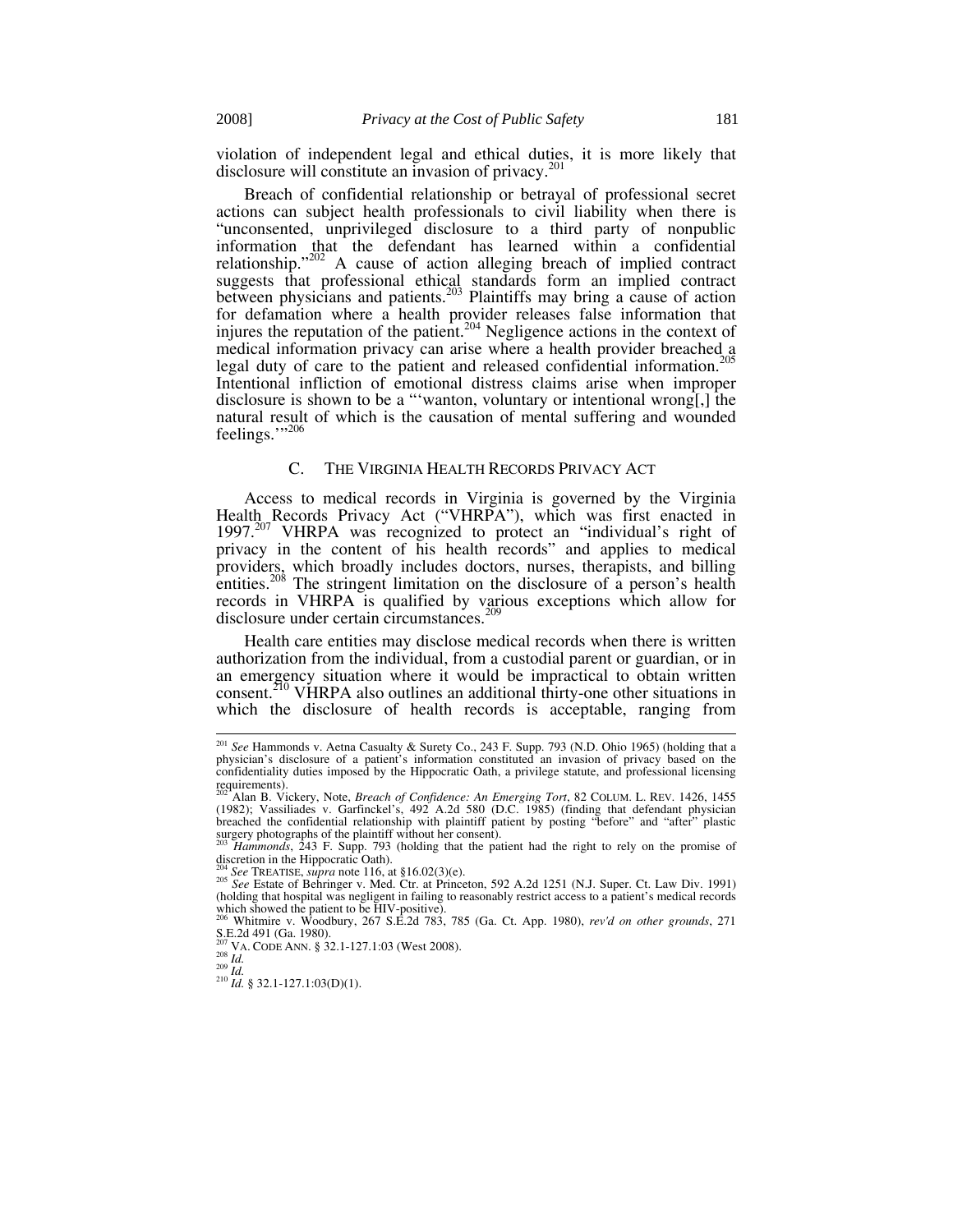compliance with a subpoena to communicating "an individual's specific and immediate threat to cause serious bodily injury or death of an identified or readily identifiable person[.]"211 While there are numerous situations where disclosure is acceptable under VHRPA, three basic types of disclosure are readily recognized: (1) "[r]equests made or approved by the person who is the subject of the records";  $(2)$  when disclosure is necessary to ensure that medical treatment is effective; and (3) "[s]ituations where privacy is outweighed by certain other interests."<sup>212</sup> VHRPA does not contain exceptions for special access by parents or family members and actually limits access to patients or the patients' representatives.<sup>213</sup> Third party access to any medical records under this statute is extremely limited and is only approved without the patient's consent in four limited situations.<sup>214</sup> Virginia's laws in the area of medical records privacy are considered among the strictest in the nation. $^{215}$ 

#### IV. PROBLEMS AND SOLUTIONS: PREVENTING SCHOOL SHOOTINGS BY INDIVIDUALS WITH MENTAL HEALTH ISSUES

### A. CHANGING PRIVACY LAWS: BALANCING PRIVACY AND PUBLIC **SAFETY**

Currently, confusion as to what federal and state privacy laws allow regarding the disclosure of health records is widespread.<sup>216</sup> When teachers, administrators, or health care providers believe that a student may pose a danger to themselves or to others, they need to be able to share that information without fear of liability. The confusion as to when disclosure is permitted may serve to discourage those persons with the best knowledge about troubled students from sharing it, even where disclosure is acceptable. When privacy laws prohibit the disclosure of information that would alert a university about a mentally-troubled student, the chance to intervene and potentially prevent another school shooting is thwarted.

#### 1. *Suggested Changes to Federal Laws*

The federal laws governing privacy greatly overlap for the purposes of this Note, as FERPA covers educational records and HIPAA, which specifically excludes educational records from its definition of protected health information, is similar to state confidentiality statutes. This overlap means that most of the suggested federal legislative changes will be directed at FERPA. The most important change would be to add a section

<sup>&</sup>lt;sup>211</sup> *Id.* § 32.1-127.1:03(D)(19).<br><sup>212</sup> REPORT OF THE VIRGINIA TECH REVIEW PANEL, *supra* note 13, at 65.<br><sup>213</sup> *See* VA. CODE ANN. § 32.1-127.1:03.<br><sup>214</sup> The four situations are: "(1) to satisfy a subpoena; (2) upon re representing the patient in a civil commitment hearing; (3) for any judicial or administrative hearing if the patient is a juvenile who is the subject of that hearing and the court or judicial officer approves; and (4) where the patient has made a specific and immediate threat to cause serious bodily harm to a specific person." TREATISE, *supra* note 116, at §20.12(3)(a). <sup>215</sup> *Id.* 2<sup>16</sup> *Id.*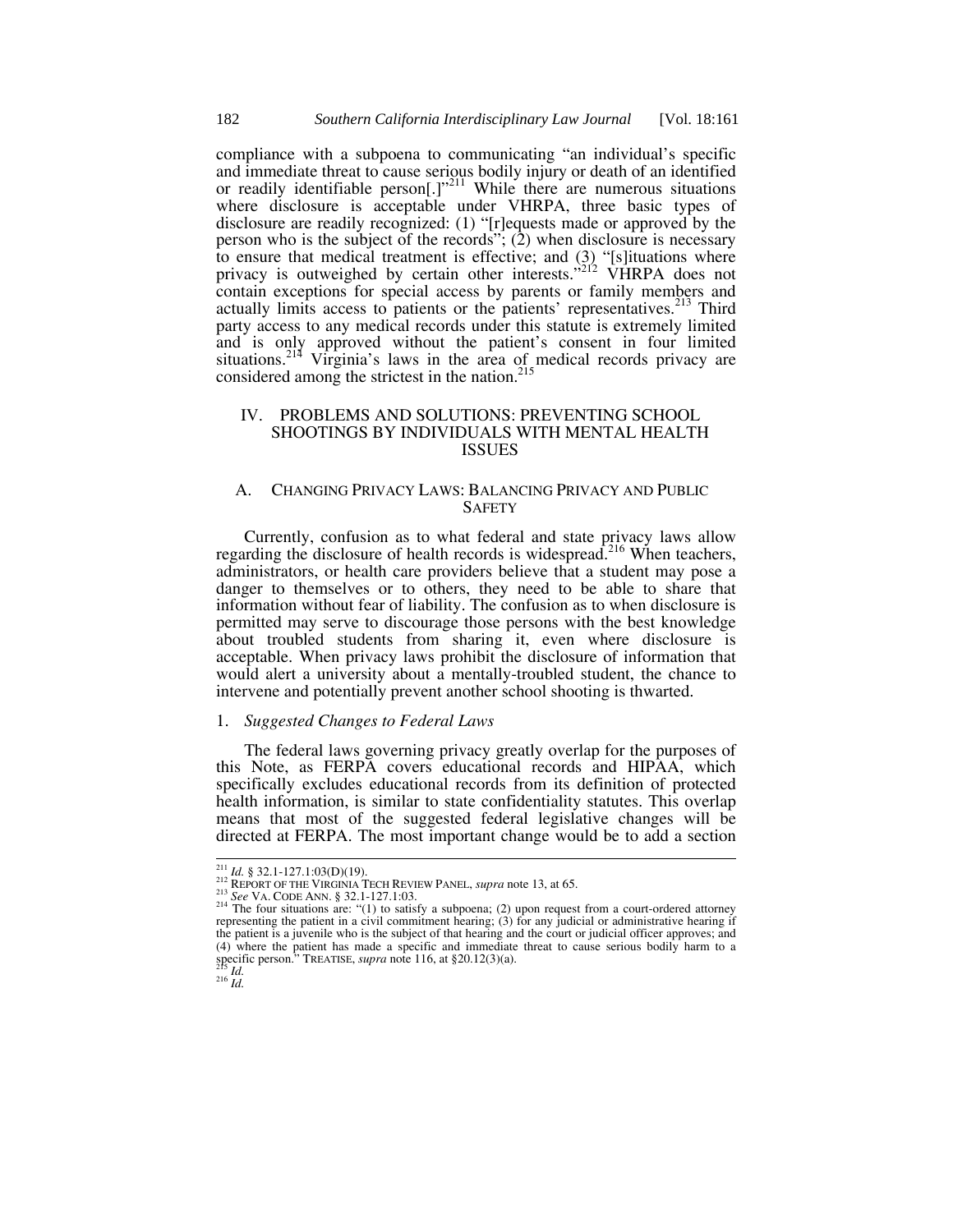that explains when and how FERPA applies to medical records. A section should also be added to HIPAA that specifically states that FERPA covers educational records, rather than simply leaving educational records out of the definition of protected health information. As a result of the confusion that exists regarding when and under what laws disclosure is permitted, as much clarification as possible should be provided.

The exceptions in FERPA allowing for disclosure should also be clarified. The two exceptions which seem most applicable to situations where a student might pose a danger to themselves and others on a university campus are: 1) when there is a "legitimate educational interest[] $"^{217}$  and 2) in an emergency situation, if it is "necessary to protect the health or safety of the student or other persons."<sup>218</sup> Regarding the first exception, an amendment should be added that designates university personnel as having access to medical records for a legitimate educational purpose. School administrators, medical staff, law enforcement, mental health evaluators, and special hearing judges should all be allowed to access records under this exception. An amendment should be added to the second exception mentioned above, explaining exactly what constitutes an emergency, and one of those situations should be classified as a good faith belief that a student poses a danger to the general campus population. Again, this belief should be based on information in the student's records showing a cluster of red flag behavior and reports from faculty, staff, and other students. This exception should be flexible and allow for the variations that will occur from case-to-case to still qualify the situation as an emergency.

#### 2. *Suggested Changes to State Statutes with an Emphasis on VHRPA*

While Virginia's medical records privacy laws clearly need to be amended in the wake of the Virginia Tech massacre, privacy laws in every state should also be evaluated and amended as applicable to help prevent school shootings from happening in any state. One problem is that the provisions in the medical records privacy statutes vary significantly from state to state and may cause confusion as to when disclosure is acceptable. VHRPA, which is recognized as one of the strictest medical records privacy statues in the country, should be amended to bring the statute more in line with the more moderate medical records privacy statutes enacted in other states.<sup>219</sup> State legislatures should also consider including a statutory provision which clarifies when, if ever, it is superseded by federal privacy laws. State lawmakers and attorney generals should further supply guidance as to when privacy laws are applicable to students with mental health problems. By providing university employees with literature and training that explains the laws in a clear and readily understandable

<sup>&</sup>lt;sup>217</sup> 20 U.S.C. §1232g(b)(1)(A).<br><sup>218</sup> *Id.* §1232g(b)(1)(I). The other exceptions where release can occur without consent are: 1) to another school to which the student is transferring; 2) to specific officials for audit or evaluation purposes; 3) to appropriate parties involved with financial aid received by the student; 4) to organizations completing various studies for the school; 5) to school accrediting organizations; 6) to comply with subpoenas or judicial orders; 7) to state and local authorities associated with the juvenile justice system. *Id.* <sup>219</sup> *See* TREATISE, *supra* note 116, at §20.12(3)(a).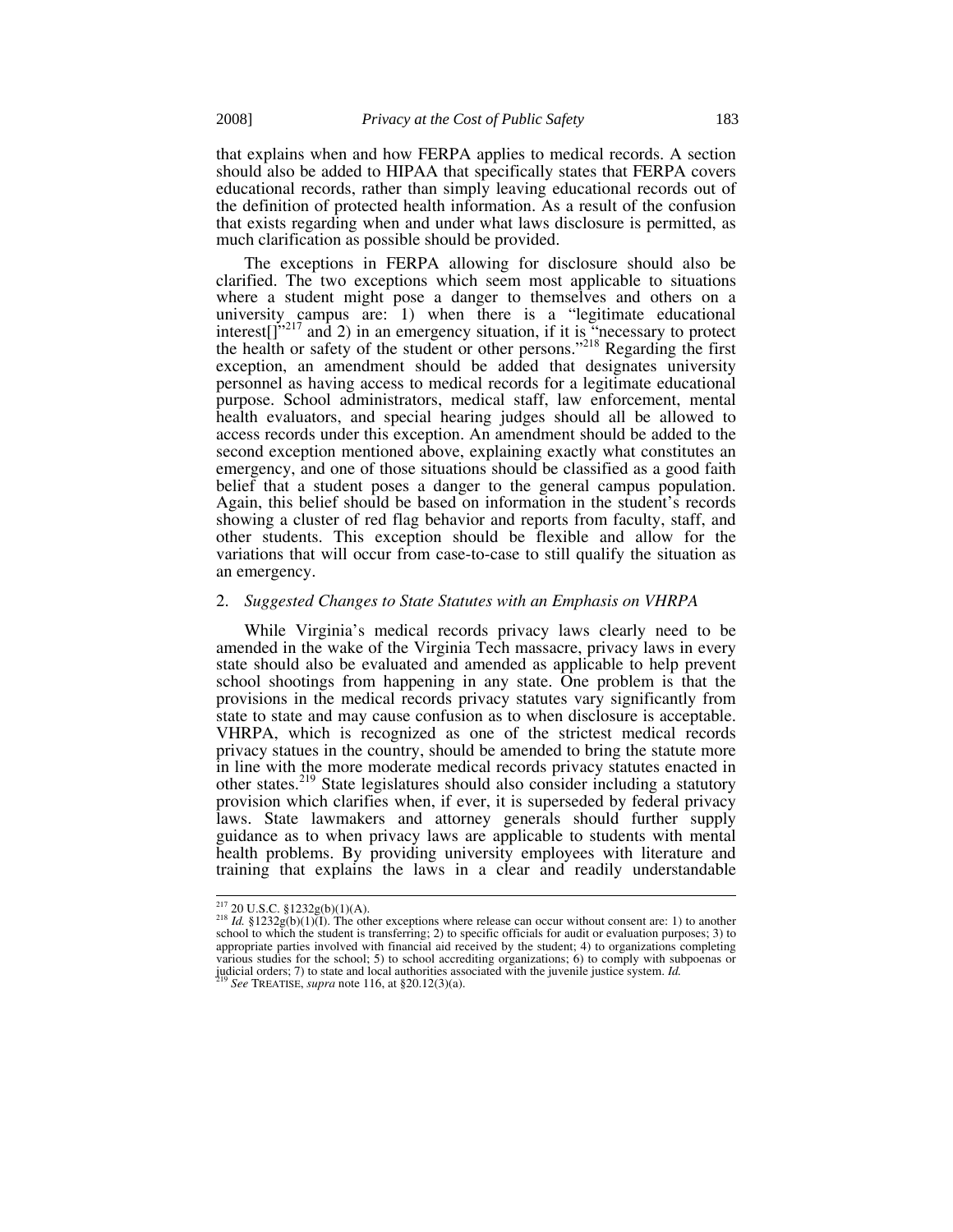manner, much of the uncertainty surrounding privacy laws could be alleviated.

Possibly the most important legislative change that should be made is to include a safe harbor provision to privacy statutes which would be applicable in situations where a student's mental health records are disclosed in the interests of protecting the health and welfare of the student and the university's general population. By shielding medical health providers and others with access to a student's mental health records from liability for good faith disclosures, the stigma surrounding the release of medical records would be diminished. A unique section should be dedicated to specifically allowing third-party access for universities with a good faith belief that a student might be a threat to themselves or others. Similar to the third-party access granted to employers, this section should clearly explain that access is only allowed where there is a valid, nondiscriminatory reason for obtaining the records. This could help prevent litigation where a student is not accepted at a university for other reasons, but tries to claim that they were denied on the basis of mental health discrimination. Also, there are laws already in place that strictly prohibit discrimination against individuals with mental health problems,<sup> $220$ </sup> so it is doubtful that a university would attempt to discriminate against a student in any case after viewing mental health records.

Having been recognized as one of the strictest privacy laws in the nation, VHRPA needs to undergo significant changes to allow for a better balance of privacy and public safety. In particular, parents and family should be allowed special access and disclosure rights regarding mental health records in certain clearly defined situations. An example of this type of situation would be where parents are concerned that their child has suicidal or homicidal tendencies and wish to alert the university where their child will be attending school. This access should not be arbitrarily granted in every situation, but had Cho's parents had access to their son's medical records, they might have been more concerned about his well-being and may have taken action to obtain help or treatment on his behalf.

Those opposed to amending privacy laws to allow for the disclosure of student mental health records will undoubtedly argue that this will diminish the privilege shared by patients and their medical health providers. Similar to  $Tarasoff$ <sup>221</sup> once the records have been disclosed, it is possible that they could be discoverable in the course of future litigation. To avoid the loss of privilege in any and all future litigation, a qualification could be imposed limiting the loss of privilege to future cases directly involving crimes committed at or against the university that the student attends. If the student's mental health turns out to be at issue in connection with the commission of a crime while at a university, it logically follows that the mental health records the university had access to should be admissible in the related court proceedings. It is doubtful that students would avoid seeking help for their mental health issues out of fear that privilege could

<sup>&</sup>lt;sup>220</sup> *See generally* Americans with Disabilities Act, 42 U.S.C. §§ 12101–12300 (2008). <sup>221</sup> Tarasoff v. Regents of the Univ. of Cal., 551 P.2d 334 (Cal. 1976).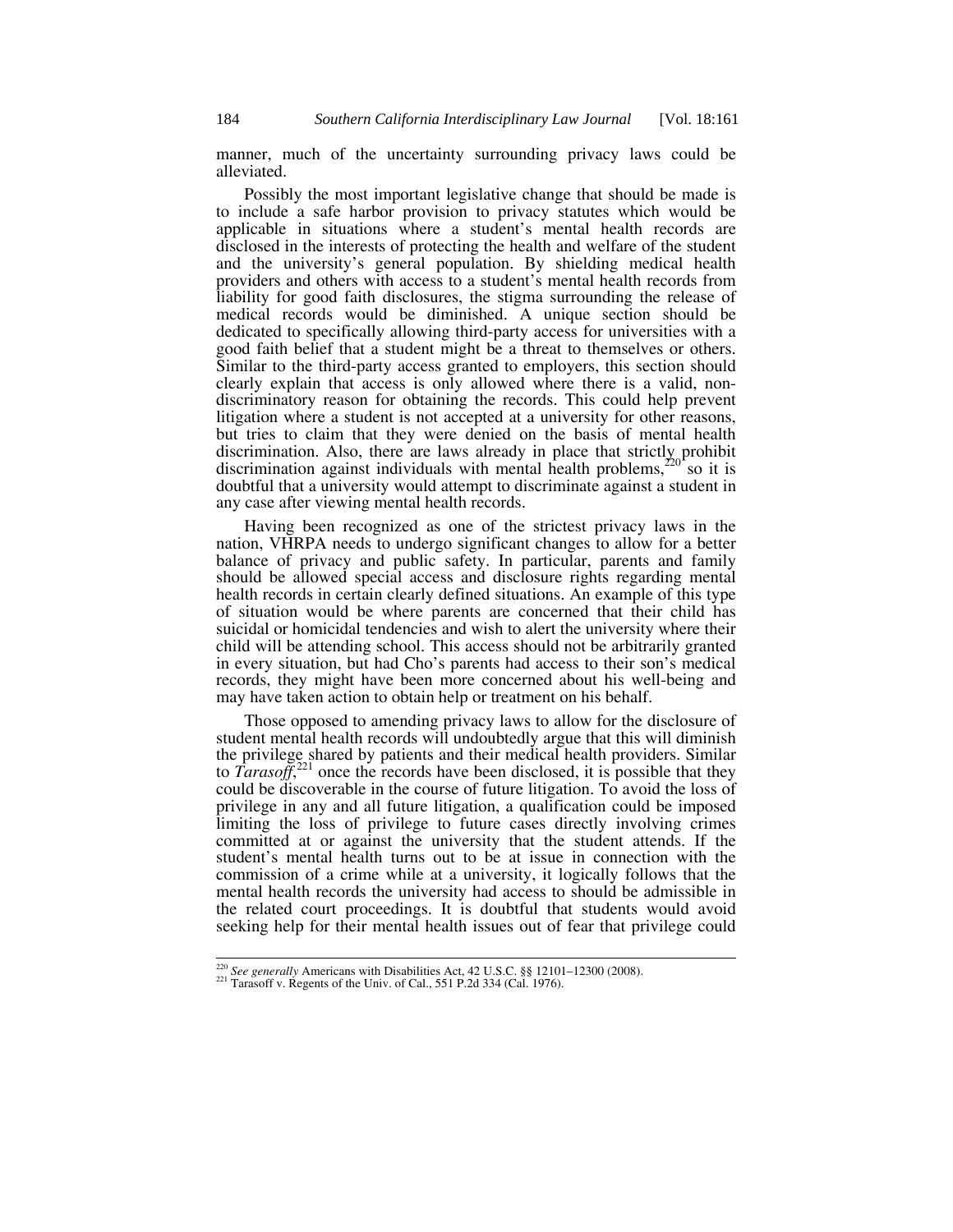be lost in future litigation proceedings if the student's mental health records are disclosed during a university's admissions process.<sup>222</sup> Liability at common law should also be statutorily limited to encourage medical providers to disclose mental health records where universities have valid reasons for needing access to the records. Where the disclosure does not meet the statutorily imposed standards, the harmed person would retain his right to bring a common law tort or contract claim.

There are a significant number of changes to state privacy statutes that should be made to better balance an individual's right to privacy with that of the public's right to safety. The right to feel safe and to learn in a protected environment is paramount for students and the general population at universities. The current state of privacy laws in this country leaves little room for universities to discover the potential mental health problems of current or incoming students, and, as a result, there is little universities can do to protect other students, faculty, and staff from potential dangers posed by a mentally unstable individual. Universities need to be granted more leeway in this area so that they can provide the safest learning environment possible and maintain the reputation of being institutions free from violence where everyone is welcome to study.

# B. VOLUNTARY CHANGES: WHAT SCHOOLS AND UNIVERSITIES CAN DO

There are a multitude of steps that schools and universities can take towards preventing school shootings by students with mental health issues without having to wait for the legislative process to institute privacy law changes. While all of the following suggestions would have to be voluntarily adopted by schools and universities, the cost-benefit analysis weighs heavily in favor of implementing the recommendations if it means avoiding another school shooting.

At the elementary and high school levels, less emphasis should be placed on getting troubled students to simply pass to the next grade level and more on actually helping the students work through their problems. For example, when a school encounters a student like Cho, the administration needs to offer therapy and counseling to help improve and resolve the student's issues instead of simply accommodating the student by granting him special privileges. The student's parent(s) should be contacted and involved with the process, and where the parents are not native English speakers, schools need to take steps to ensure that they fully understand their child's issues. Had this process been implemented with Cho's parents, they might have been more inclined to monitor their son on a regular basis at Virginia Tech, and could have recognized the signs that their son was becoming a danger to himself and to others. Schools should consider having frequent progress meetings with the student's parents and teachers so that the lines of communication remain open and everyone involved with the situation is fully aware of what is going on in all areas of the student's life.

 <sup>222</sup> *See* State v. Schreiber, 585 A.2d 945 (N.J. 1991).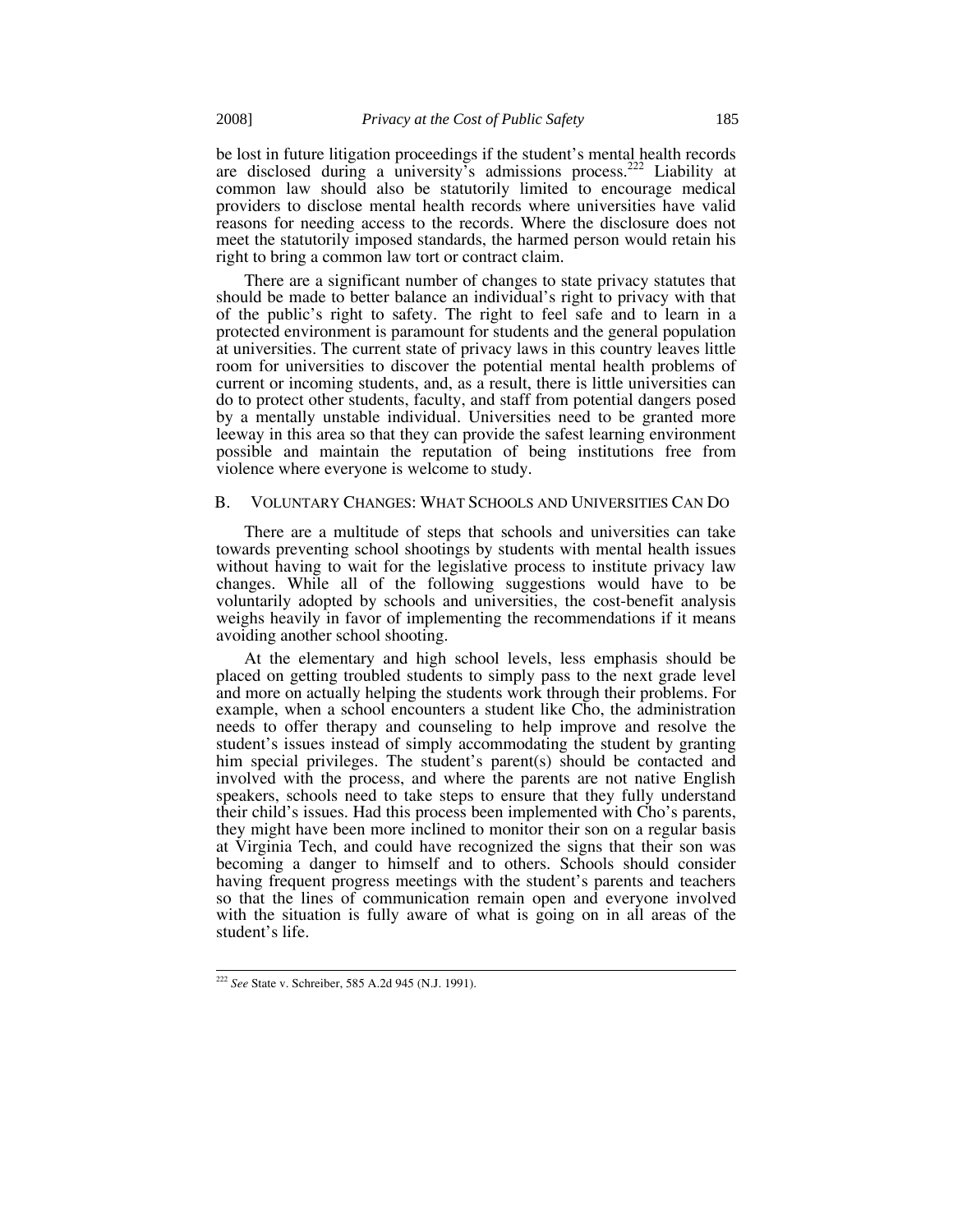Universities might consider requiring high school counselors to submit evaluations concerning how applicants interact with and relate to others. Where an evaluation causes concern, the university should follow up by interviewing both the applicant and the applicant's parents to fully assess the situation. If the university discovers, through this process, that an applicant may have mental health issues, the administration can then flag that student's file and make sure to monitor the student's progress and provide him or her with counseling and treatment options. Virginia Tech may have been alerted to Cho's communication problem by having Westfield's counselor fill out an evaluation. From there, the Virginia Tech admissions personnel could have met with Cho and his parents to gain information and assess the situation. While counseling and treatment programs do not offer an absolute guarantee that the student will not act violently at some point, it could certainly be helpful in some cases and could assist university personnel by making them aware of potential threats.<sup>223</sup> Providing Cho with counseling and medication while he was at Virginia Tech may have allowed him to better adjust to his new college lifestyle and would have alerted Virginia Tech personnel to Cho's mental health issues.

Universities may also want to consider requesting that such applicants voluntarily sign waivers after being admitted in order to allow the university to contact their parents if an issue arises. These waivers should include provisions or releases granting the university access to mental health records under specific circumstances, such as when the university has a good faith belief that the student poses a threat to themselves or to the health and welfare of other students, faculty, and staff. Precautions would need to be put into place in order to ensure that any invasion into the student's privacy is minimal and that information is not shared with those outside of the administration or agencies similar to Virginia Tech's Care Team.

Universities could also offer free mental health clinics in the dormitories on a monthly or bi-monthly basis to which troubled students could be referred. Students feeling depressed, anxious, or having any other multitude of problems would thereby have an invaluable free resource essentially at their fingertips to help alleviate those problems. Further, universities could form support groups for students that attend the free mental health clinics as a way to follow up with such students and ensure that their mental health does not further deteriorate.

Policies promoting communication between the various departments and agencies of a university must also be put into place. A master record should be compiled of a student's red flag behavior as recorded by each individual department and agency. This would allow the agency overseeing student welfare, similar to Virginia Tech's Care Team, to easily keep track of when a trend of red flag behavior develops. At that point, further steps can be taken to try and obtain the student's mental health records and to put

<sup>&</sup>lt;sup>223</sup> In almost three-fourths of cases evaluated for the Safe School Initiative Report, the individual planning the shooting told someone about their plan. *See Preventing School Shootings*, *supra* note 5, at 12.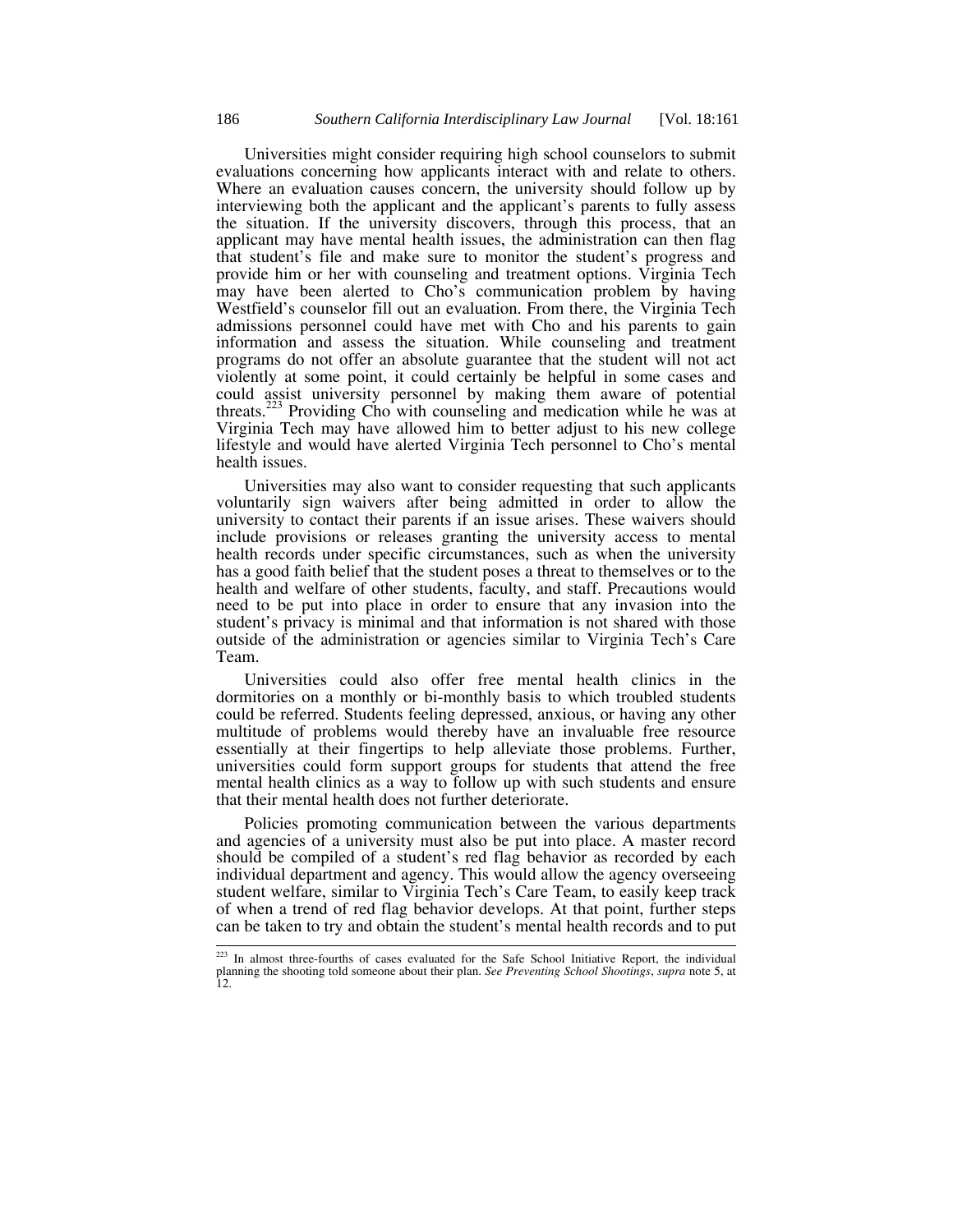a treatment plan into action. Case file risk factor analysis forms $224$  should be included in such files and used as a tool to keep track of how much risk a student poses. If the departments at Virginia Tech had kept a master file for Cho, documenting his numerous problems, and had communicated regarding the issues each department and agency was experiencing, it is possible that the Care Team and administration would have intervened and taken more drastic measures to get Cho the help he required.

In an effort to encourage information sharing and communication between departments, universities should orchestrate meetings at least once per academic term where department heads and any concerned faculty or staff members can gather to share information about students raising concerns. All faculty and staff should be further educated as to what constitutes red flag behavior and what types of changes in a student's behavior should raise red flags.<sup>225</sup> Faculty and staff should be encouraged to report any suspect behavior since the accumulation of such behavior may indicate a more serious situation. Schools and universities should implement the above suggestions in an effort to create safer campuses and to address the mental health issues of their students.

# C. CONCLUSION

Privacy is a cherished, protected right that Americans are reluctant to give up; but, if maintaining privacy for one person means putting the safety of others at risk, that should be enough to reevaluate and amend the privacy laws of this country. The lessons that should be taken from the Virginia Tech massacre are numerous and are lessons that must be taken seriously. Schools and universities need to work on not letting those students with mental health issues slip through the cracks and leave the school or university without receiving proper help. Universities need to make sure that their numerous departments are communicating effectively about students who may pose a danger to themselves or others. Privacy laws in the area of mental health records need to be revisited in order to allow educational institutions access when there is a good faith belief that a student may have mental health issues that might jeopardize a safe educational environment. Above all, clarification about the limits and boundaries of current federal and state privacy laws needs to be provided to those involved in the educational system.

Cho was a mentally unstable individual that committed an atrocity at Virginia Tech, but it might have been avoided had the university known about his condition and been able to take action to get him help. As of yet, VHRPA has not been amended to provide more exceptions for the disclosure of medical records<sup>226</sup> in cases similar to Cho's. More than a year has passed since the shooting at Virginia Tech, making this an issue that

<sup>&</sup>lt;sup>224</sup> For a sample form, see DR. JO CAMPBELL, ANTICIPATING AND MANAGING CRIME, CRISIS AND For a sample 1011ii, see DK. 30 CAINTBELL, ANTICH ATHOLOGYCAL MANUSCALE COMMENCE IN OUR SCHOOLS 9-10 (2007).<br>225 See REPORT OF THE VIRGINIA TECH REVIEW PANEL, *supra* note 13, at Appendix M.<br>226 The last amendment to VHRP

Tech shooting and did not substantially change the overall reach and scheme of the statue. *See* VA. CODE §§ 32.1-127.1:03(D)(2), (D)(28)–(30).